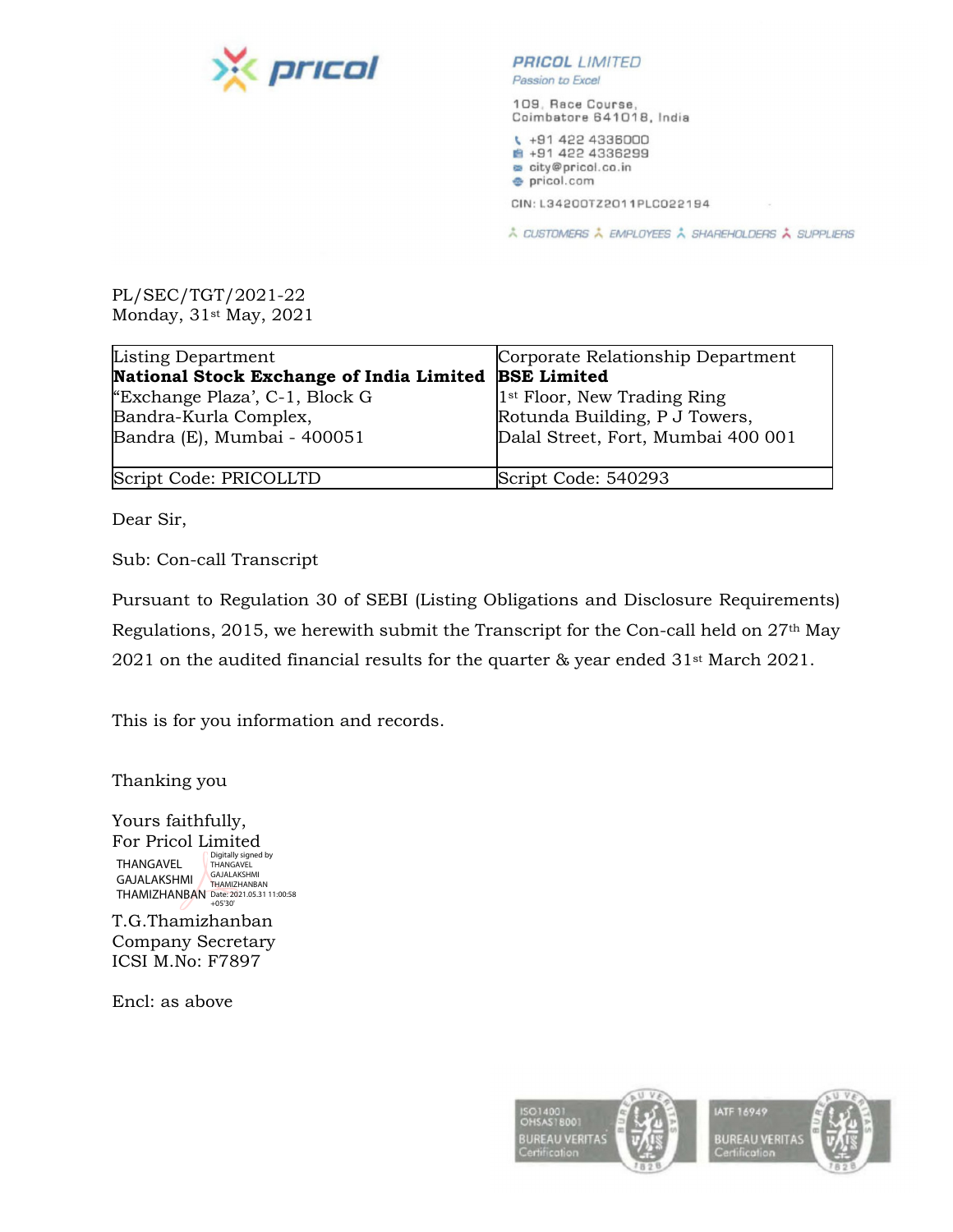

**Pricol Limited Q4 FY21 Conference Call May 27, 2021**

## **Management:**

- 1. Mr. Vikram Mohan Managing Director
- 2. Mr. Krishnamoorthy Pattabiraman Chief Financial Officer
- 3. Mr. P.M. Ganesh Chief Marketing Officer
- 4. Mr. Siddharth Manoharan Head, Strategy & Special Projects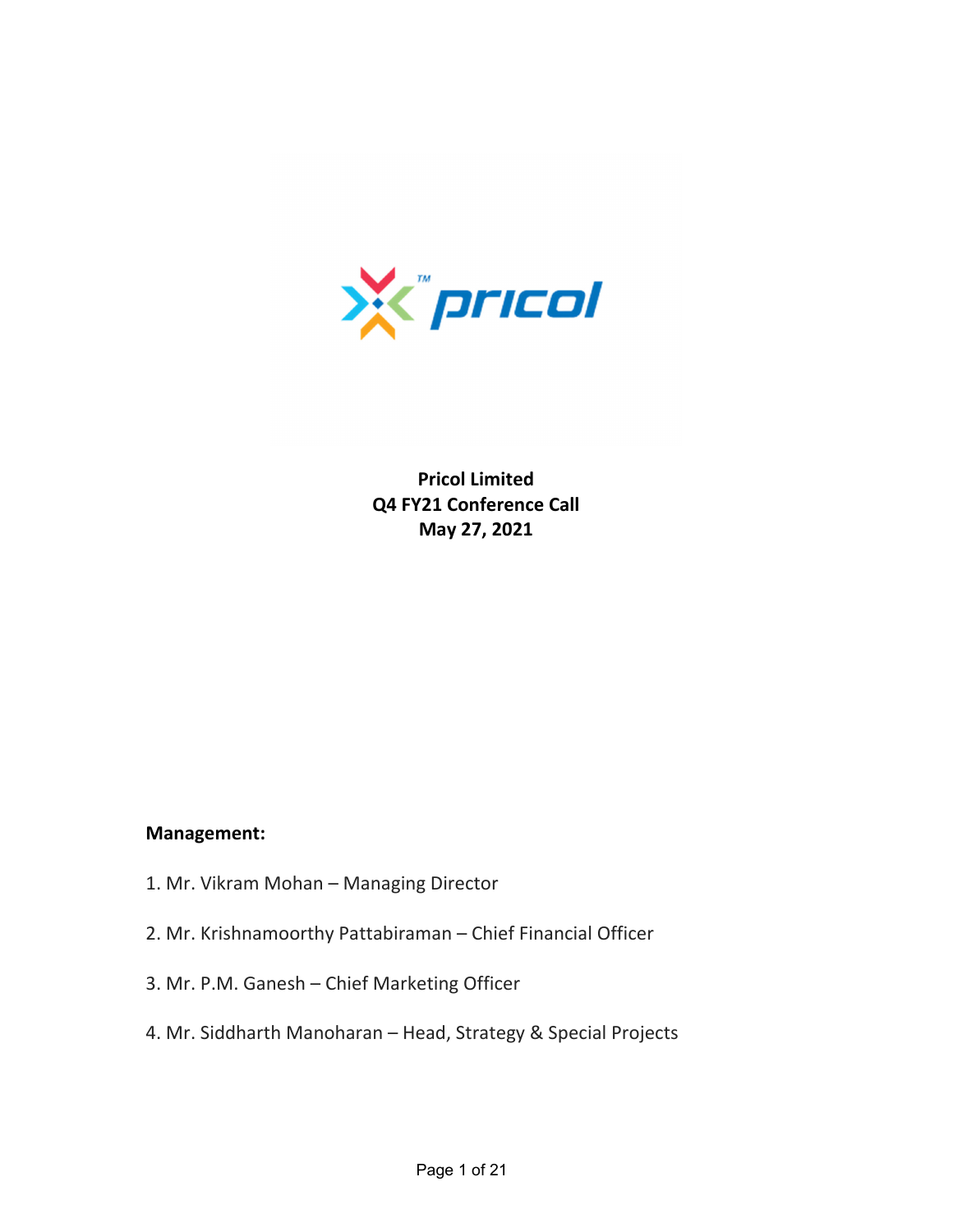

## **Pricol Limited Q4 FY21 Conference Call May 27, 2021**

**Moderator: Good Evening Ladies and Gentlemen. I am Rutuja Moderator for this call.** Welcome to the Conference Call of Pricol Limited arranged by Concept Investor Relations to discuss its Q4 and FY21 Results. We have with us today Mr. Vikram Mohan, Managing Director, Mr. Krishnamoorthy Ramesh, Chief Financial Officer, Mr.PM Ganesh, Chief Marketing Officer and Mr. Siddharth Manoharan, Head Strategy and Special Projects.

> At this moment, all participants are in listen‐only mode. Later we will conduct a question‐and‐ answer session. At that time if you have a question, please press "\*" and "1" on your telephone keypad. Please note that this conference is being recorded. Now, I would like to hand over the phone to Mr.Vikram Mohan, Managing Director. Thank you and over to you sir.

**Vikram Mohan:** Thank you Rutuja. A very good evening, **(inadudible)** and my colleagues as well. I do hope that all of you are safe and sound and your families are secure in these difficult times. I would like to welcome you for the presentation on our results for the last quarter, and the financial year that has just ended on 31st March 2021. Our presentation has been uploaded and I do hope that all of you had a chance to go through the presentation. At the end of the presentation, we will have a question‐and‐answer session, where my colleagues and I would be happy to take your questions.

> Prior to getting into the presentation, I'd like to share a few words about our performance in the last quarter and more importantly, on the year gone by. The last quarter from January to March of 2021 did see some headwinds as the company is very dependent on import of electronics and there has been a global electronic shortage and shortage of child parts like ICs on account of the global demand and supply scenario. In fact, it has been extremely acute. And we could have realized at least about between Rs 25 to 50 crore higher sales for the quarter gone by. And also our EBITDA could have been about 1% higher for the quarter gone by, if not for the shortage and huge surge pricing in the price of ICs.

> While we have been able to recover a large majority of this price increase from our customers, the overall shortage has resulted in loss of production, not just for us, but for the OEMs in the industry. Prices of essential commodities have also reached record highs and is expected to continue to remain at these level. These do not have a significant impact on the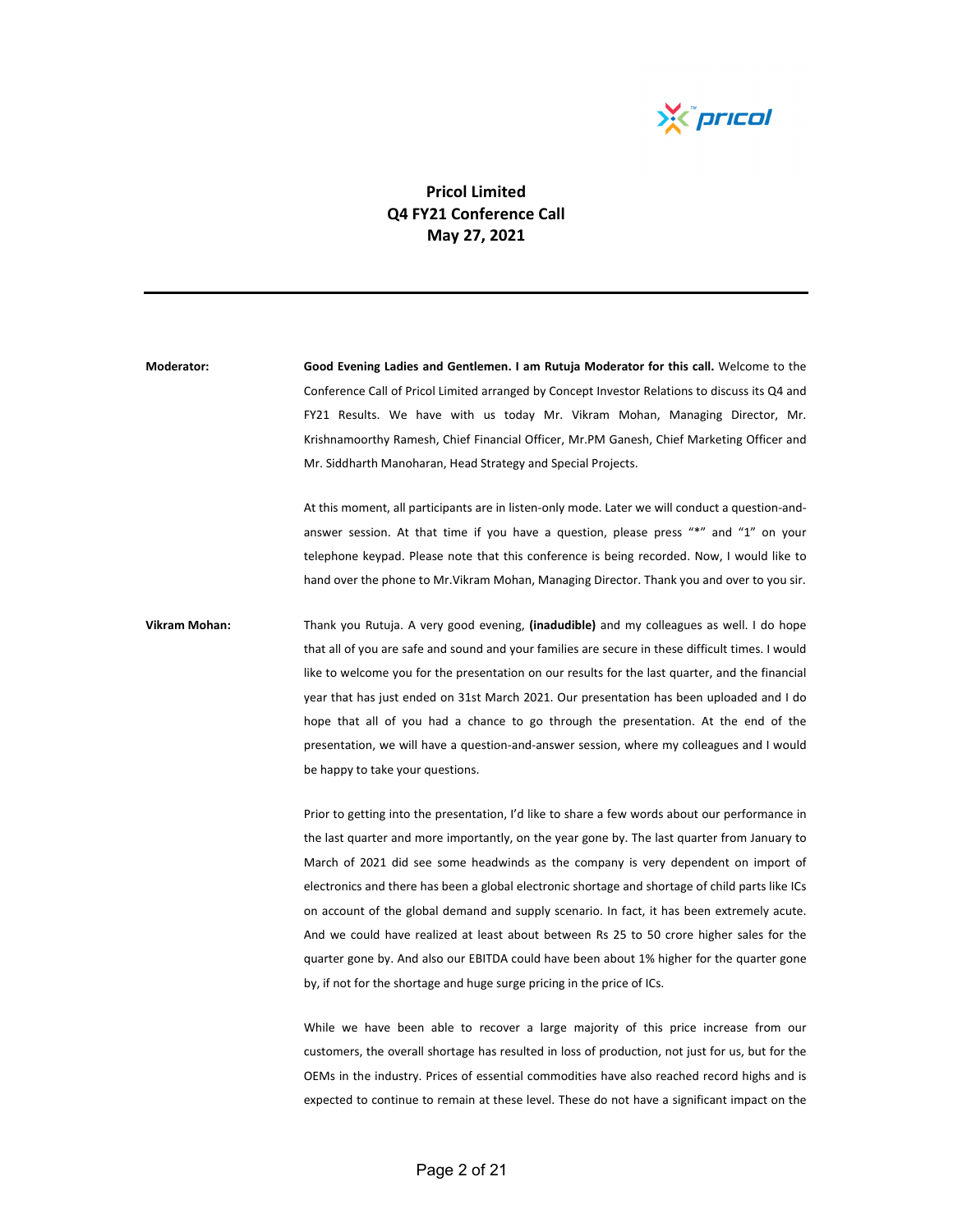

company, because these are indexed and as part of our indexation policy. And with a time lag, these moneys will come back to the company. In the first quarter of FY21 as all of you know, in the first wave of Corona and the lockdown, the company had very minimal output and lost more than two months of production. And the full year operation results for FY21 essentially represents about nine and a half months of operation and not really a 12 month operation.

Furthermore, we expect these disruptions to continue and remain and supply shortages all the way going until September 2022. And this is going to be the order of the day compounded by the lockdowns happening in different parts of the country which are going to also affect production and off take from OEMs because of closure of dealerships in different parts of the state. Overall, we are happy to announce that our company has performed much better than the market. This has been primarily enabled by introduction of new products, product lines, introduction of new capacities and increased share of business from our customers and overall market share increase. This has also been compounded by prudent cost control and productivity management and selective automation, which has helped us to improve our earnings overall as a company and improve our EBITDA.

I would like to jump to the slide which shows the quarterly highlights from a standalone basis, the revenue from operations has been indicated in a slide quarter wise. Similarly, the operation EBITDA and the profit before tax and the profit after tax. Specifically, referring to the profit after tax for Q4 of FY21. I'm sure many of you will have questions as to why the profit after tax for the quarter that has just gone by is extremely low. I would request at the end of my talk for our CFO to specifically dwell on this subject and explain to you as it is a non cash item and is not cash depleting. Similarly, on the yearly highlights the revenue from operations has grown from Rs 1139 crores to Rs 1336 crores be it on a nine and a half months of operation. The EBITDA has sharply jumped from Rs 98 crores to Rs 178 crores and we are very confident of maintaining such a EBITDA levels in the months to come, once stability comes back to the industry from September 2022.

The profit before tax, we have gone back into the black as we have divested all of our loss making subsidiaries and have a much cleaner balance sheet. The profit after tax figure is fairly low, which again our CFO will be explaining in detail. Our revenue from operations compared to Q4 of 20 has grown by about 59% because Q4 of 20 also saw selective shutdowns because of COVID. And for the entire year, compared to FY20 we have grown at around 17.3% whereas the market has de‐grown.

The next slide talks about the profit and loss from operations which has been graphically depicted earlier. And an important point to be noted is the EBITDA that has accrued from operations, it is about Rs 133 crore versus Rs 113 crore in the prior period for the entire year.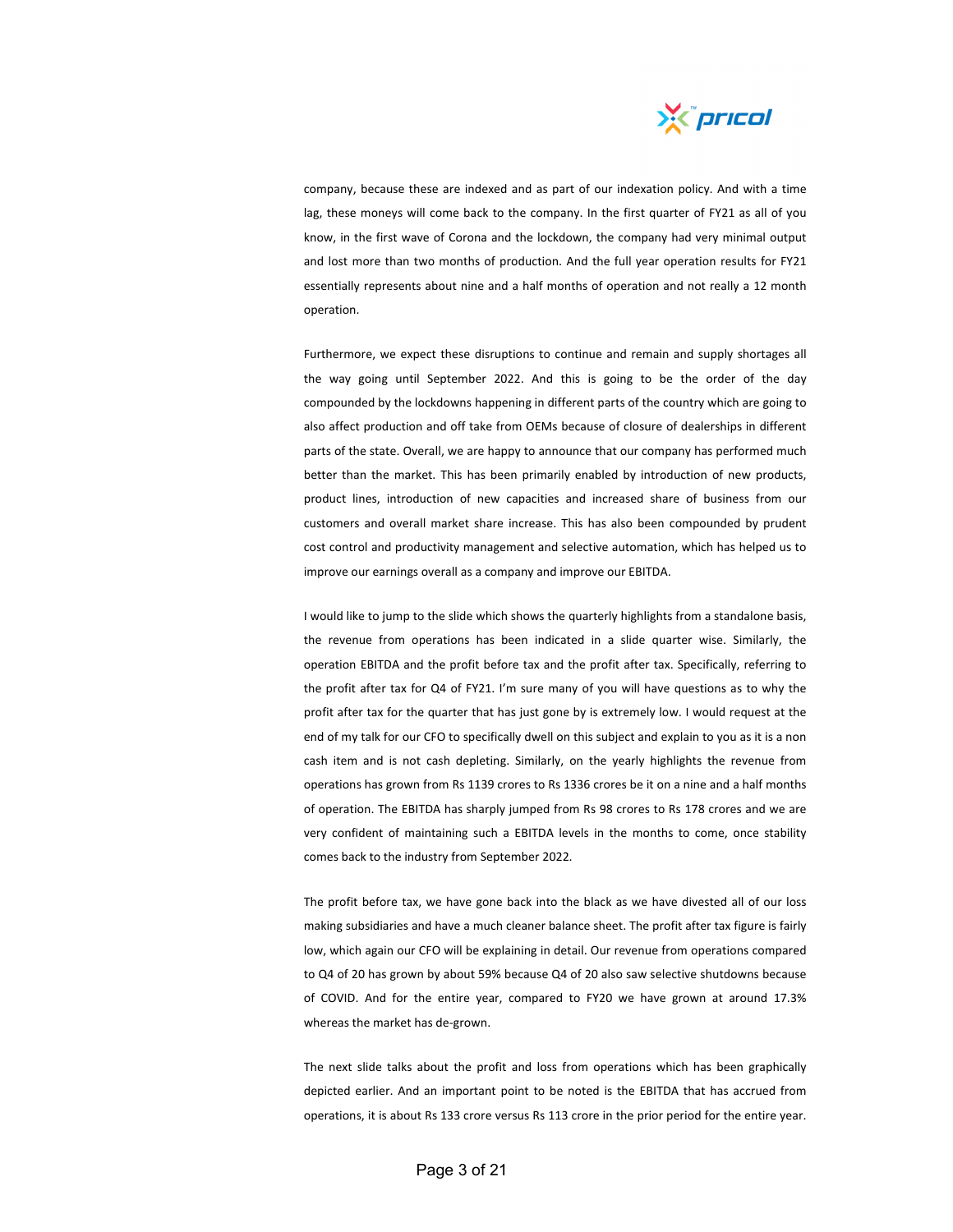

From a cash profit and free cash flow, which is what I would like to dwell on, we have made a cash profit of Rs 137.66 crores in the year gone by as against about Rs 69.64 crores in the prior year which is FY20. And our free cash flow generation after CAPEX has gone up substantially to about Rs 108 crores versus Rs 16 crores in the prior period. As, I mentioned in the earlier calls, we are going to be CAPEX light mode for FY22 also as we have incurred significant CAPEX in the prior years FY18 and FY19 to enable all the new business and we will be CAPEX light and be able to generate a decent amount of free cash. This free cash has helped us also pare down our debt and control our working capital which is giving us a lot of resilience in this particular quarter. When there are a lot of lockdowns and shutdowns of the industry. I hope all of you are clear about the balance sheet both for the standalone and the consolidated. Our CFO will be able to answer questions specifically if you all may have on that, with regard to the long term borrowings of the company, on account of free cash generation, we have been able to pare down our borrowings overall from Rs 343 crores to about Rs 229 crores including working capital borrowings.

The consolidated borrowings including the subsidiary companies, which is Pricol Indonesia and Pricol Wiping Systems India stands at around Rs 247 crores which gives us comfortable debt equity ratio and comfortable debt **(inaudible)** as well. The overall total income and specifically we are using the term continued operations here, because as you're aware in the month of August 2020 we divested our operations in the Czech Republic and this reflects only the operations which are continuing and non-divested. So from total revenue standpoint, these figures represent our operations in India, Indonesia and the Wiping System subsidiary in India. With regard to the EBITDA from the continuing operations we have generated a revenue of Rs 1,359.94 crores and with an EBITDA of 13.68%.

Going into some key parameters like the quarterly sales; In the January to March quarter the vehicle production which is given by SIAM and ATMA data, various sectors of the business have grown quarter-to-quarter we are talking of Q4 FY21 versus Q4 FY20. The two wheeler and three wheeler industry by 26.59% whereas, Pricol growth was about 63.34%, the four wheeler industry grew by 22.96%, we grew by 42.21%. This is also because we started from a low base and the two-wheeler our growth is higher because of the introduction of the new products namely the **SPN.** Commercial vehicles grew by 48.73% whereas Pricol has grown by 203%. This is because we are becoming an increasingly important player in the commercial vehicle business. And we will have a very large share of business going forward in the years to come as we have won a significant amount of business way from competition. In the off road vehicle business, which is a small number the industry grew at 39.32% and we have grown by 50.57%. And in practice, we have more or less grown in par with the industry. Overall, we have grown at around 70% because we about 27.9% growth in the industry.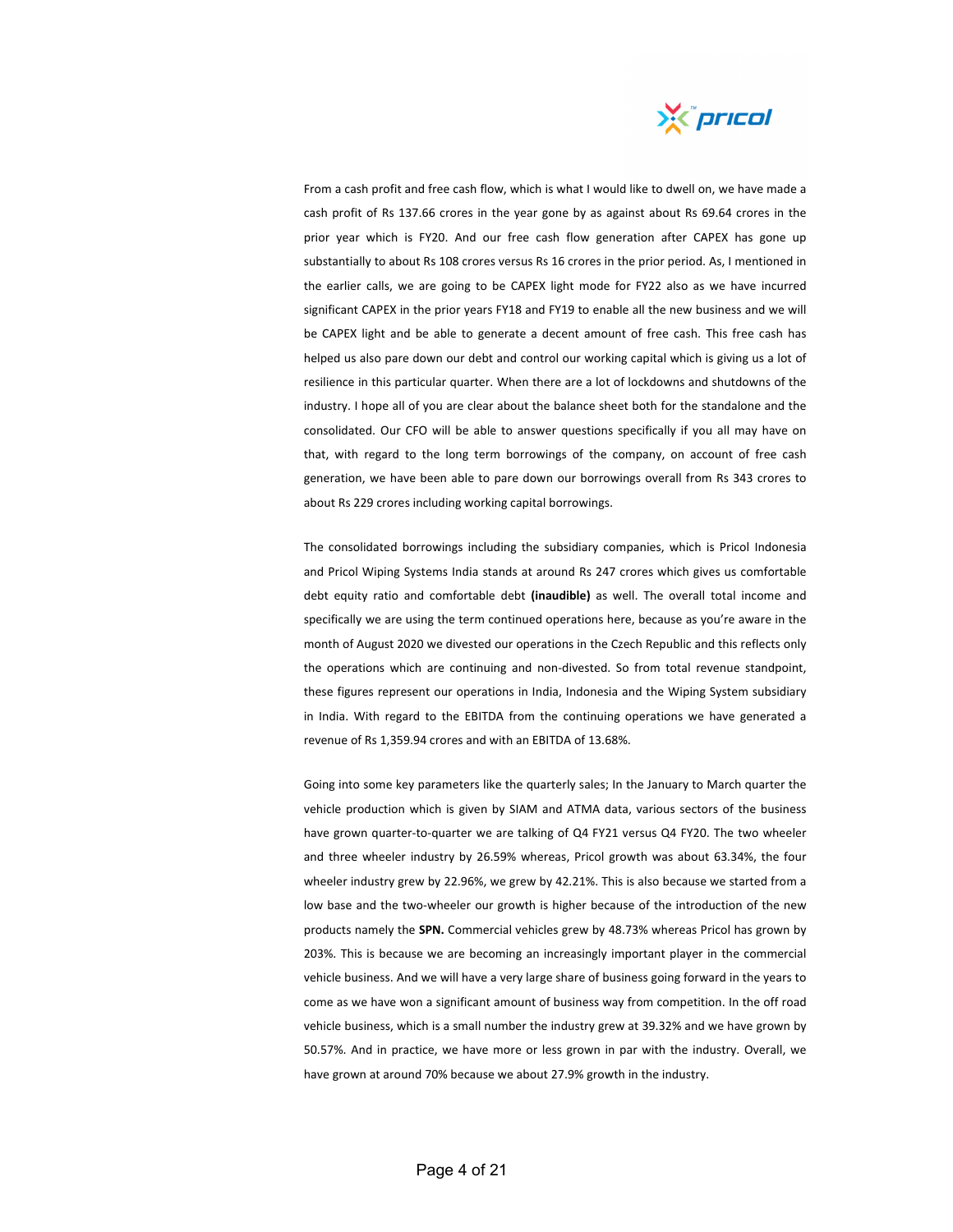

Specifically on exports, our actual growth was to the tune of about 23%. But because of the disruption and the Suez Canal blockages in the month of March, we are forced to reverse a lot of bill of laden though the material had been shipped and that will get reflected in this quarter. So the actual growth was 23%, but because of the reversal of bill of lading, we landed up with a 2% figure. Exports will continue to be an area of growth and we have subsequently also won a lot of new business in the export arena. Segment wise, we are still predominantly a two wheeler and a three wheeler dependent company. And going forward the numbers of the two wheelers will reduce the numbers of the commercial vehicles and the four wheelers will increase as we have increased our business on those segments and on the product wise segmentation about 65% comes from the driver Information system. This number also will go down as we increase our business on the pumps and mechanical products vertical primarily on the exports and the Fuel Pump Module. On a yearly sales basis year-on-year comparison, overall the industry de-grew by about 12.48% on account of the pandemic and the lockdowns in the first wave. Whereas, we have managed a growth of about 17.3%.

Again, the next slide gives you the segment wise sales, the sector's versus the product wise break up. The next slide is specifically reflecting on month‐on‐month comparison for the same month in FY20 versus FY21. And if you notice, from the month of April and May were very negligible months, and we started catching up from the month of July. And from there after we have had significant growth over the prior year. I would like to congratulate our Business Development and Technology team. Our company continues to invest very heavily in technology which has helped us win a lot of new business and some of the new electronic digital cluster businesses that we have one across various two wheeler customers are given in this slide.

The next slide talks about some of the LCD, TFT and electronic vehicle clusters that have also been productionalized in this quarter, and this is going to see a lot of traction going forward. The next slide shows our passenger vehicle and CV clusters. We will have a 70% share of business from the Tata Motors group going forward and this will help increase our four wheeler portfolio of business. We have also added a few other four wheeler portfolio customers which I will request our Chief of Marketing Mr. Ganesh to dwell upon. We have also increased our share of business in the commercial vehicle space with Volvo Eicher, Ashok Leyland and Tata Motors and Force Motors and some of them are electronic clusters as well.

The fuel pump module which has added significant turnover for us this year, for which two plants have also got added in the South and the North are shown in the next slide what we are doing for TVS, and for Hero MotoCorp and we are also developing a new range of pumps for Bajaj and few other customers. This vertical today has a significant amount of import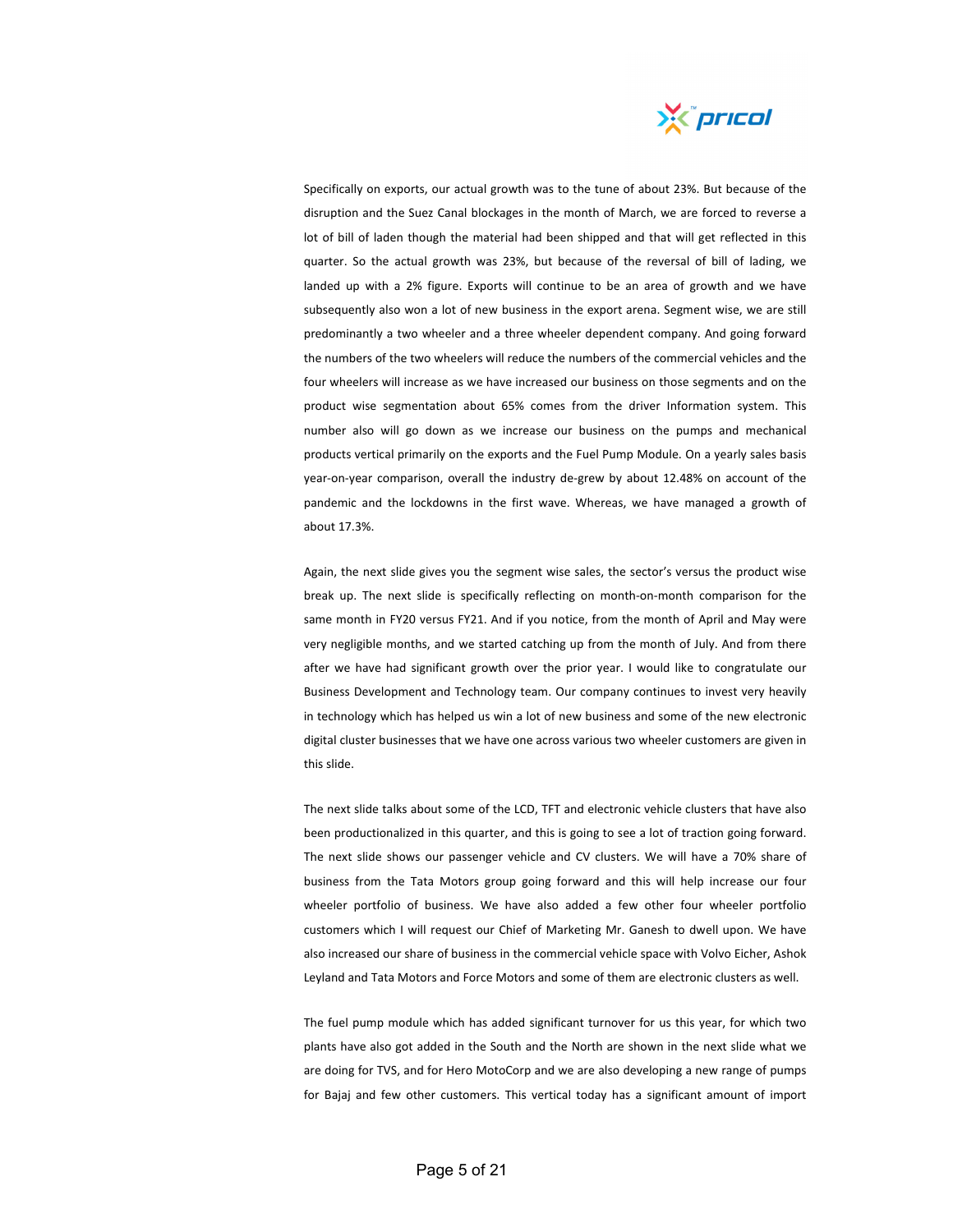

dependence from China, and the company is actively working and over the next 12 months we will be able to localize a lot of the key import parts thereby recusing our FOREX outflow. One of the new and prestigious export launches is for the Peugeot Citroën Groupe in Morocco, which is also an electronic instrument cluster for a city commuter vehicle that we have won, and some export launches for JCB and New Holland for Turkey and UK markets.

We have consciously grown our export business on the pumps division or the very heavy duty pumps. And some of the pumps that we have developed for Polaris and Generac are shown in the next slide. These are going to significantly contribute to export revenue. The next slide shows pumps that we have developed for Caterpillar very, very large pumps even weighing to the tune of about 80 kilos per tonne, quite complex pumps and Caterpillar business has kicked off and the volumes will grow in the next two to three years which will see significant growth in the exports revenue. And some of the other products developed for Harley Davidson, Ducati in Italy and BMW in Germany. These leisure segments and high performance bikes will continue to be powered by conventional IP engines in the foreseeable future as performance bikes before they get converted to EV. So we do not expect to see any business disruption in these sectors.

Some of the sensors that we have developed for export customers for Volvo and Claas. And the next is the domestic launch for the Peugeot Citroen group, the two liter water pump and the Gerotor oil pump of two liter. A lot of these pumps, we have been able to develop, thanks to our investment in Brazil many years ago, which helped us imbibe all the technology. And all whilst we lost a lot of money and we were luckily able to divest the business last year, all the learning's and the technology from there have been used to develop all the business in the last few slides that you have seen.

Some of the domestic launches and a very new technology pump is also the Variable Displacement Vane type oil pump which is a very complex new generation, which has also been developed in‐house. I am very proud to say that all the above developments that you have seen have been completely developed in‐house with indigenous technology with no technical support or technical collaboration whatsoever from any other agency. And that reflects why a significant portion of our spend continues to be on technology and process development, which helps us develop these products at a very cost effective manner, including cost effective processes, helping us maintain EBITDA and lead in the market.

The next slide reflects on the automotive industry. And the source is the ICRA report published in May. This report did not take into account the effects of the second wave of COVID which as all of you know, has been far more disruptive than the first wave of COVID. We are happy to report whilst we have had a lot of COVID cases across the various employees and clients of the company. We have not had a single fatality and we have a COVID release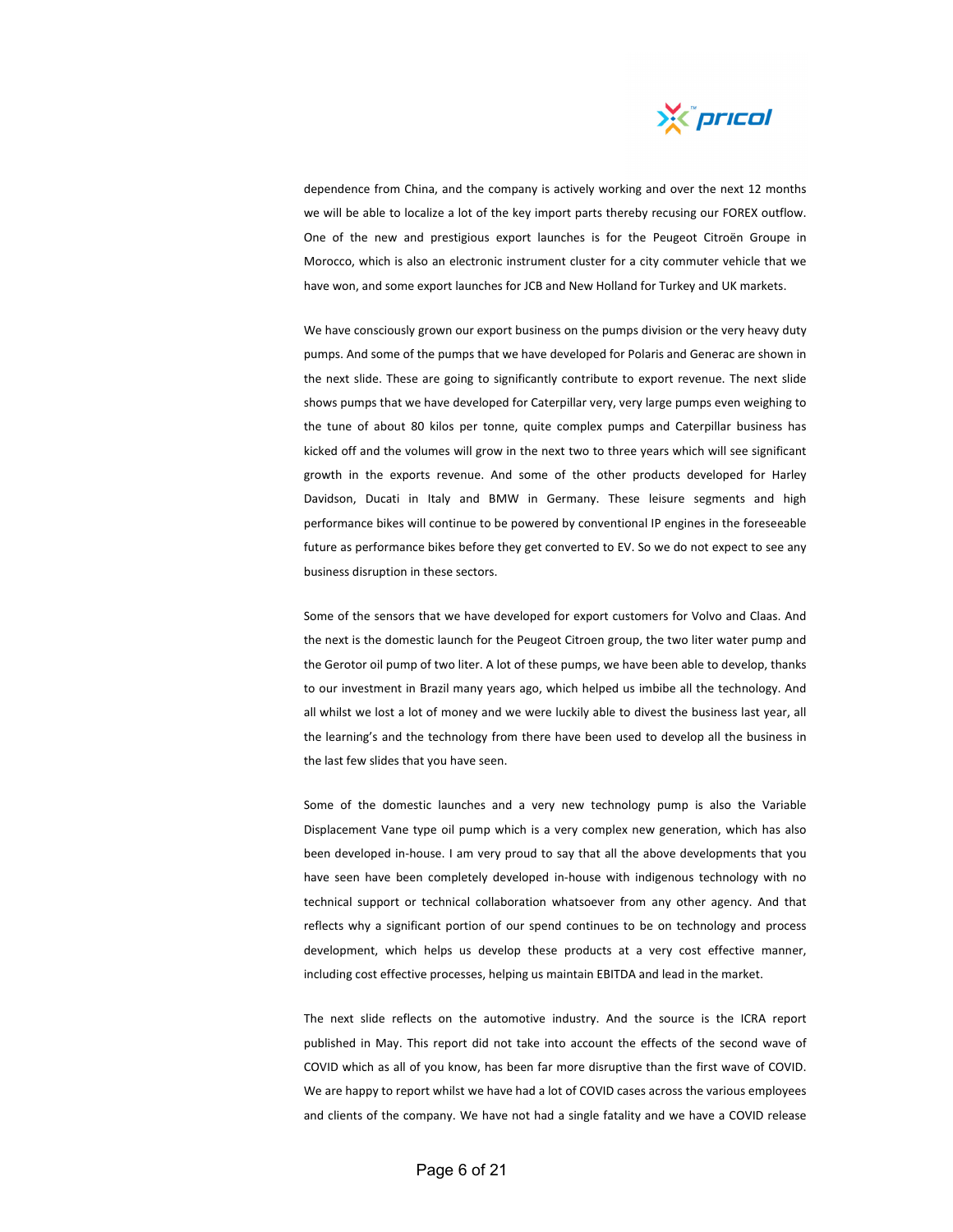

cell working to help the employees constantly and continuous immunization drives where over 50% of the employees have been completed vaccination. And we do hope with a little more availability of vaccinations that by the month of July, we will be able to complete the vaccinations across all our employees, across all our plants.

We assumed that the disruption in the industry is going to be not so heavy. But considering the quantum of the second wave, the disruption has been very, very brutal. And we have seen loss of sales from April, May and June months will be rather bad as most of the OEMs have huge shutdowns and most dealer points are closed. And we do expect a recovery in the industry from July. The tractor segment also is expected to be a little slow this year, because of the domestic, in spite of good monsoons there is an agricultural output slump because there's been no offtake because of the lockdowns and the industry reports that the tractor industry may grow only 3.5%.

Some of the other factors that will continue to plague the automotive industry this year are the shortage of semiconductors, steel and commodity prices seeing an all-time high. These will not have a significant impact on the earnings of the company, but will have an impact on the sales of the company as the lead times have increased to 32 weeks for the supply, which will result in higher inventories and some supply dynamics. Overall, industry experts predict a hockey stick recovery like what happened after the first lockdown. So we do sincerely hope and we are fully geared up to meet that sort of a demand when the industry resides from July and goes back to some degree of stability after September.

The next slide talks about the estimates for the two wheeler segments. Of course, this slide was prepared with data compiled as of March and released in May not taking into account the second wave of COVID. But these are the recent reports we have and we expect the growth to be a little slower than this on account of the second wave. Similarly on the passenger vehicle and the commercial vehicle sector only thing the hockey stick recovery will be delayed by a few months compared to what this report has to say. Coming to the tractor segment, they are predicting a very low growth again because of the challenges, because of the pandemic.

We do hope that all of you have gone through the presentation. And we are happy to take questions but prior to taking questions I will request Mr. Krishnamoorthy, our CFO to explain specifically on the lower profit after tax for Q1 ofFY21 and how it is a non cash item. Krishnamoorthy over to you please after Krishnamoorthy finishes, I will also request Ganesh to give a five minute presentation on the business prospects for the company and the outlook for the industry on the whole. After which we will move on to questions. Thank you for your patient hearing.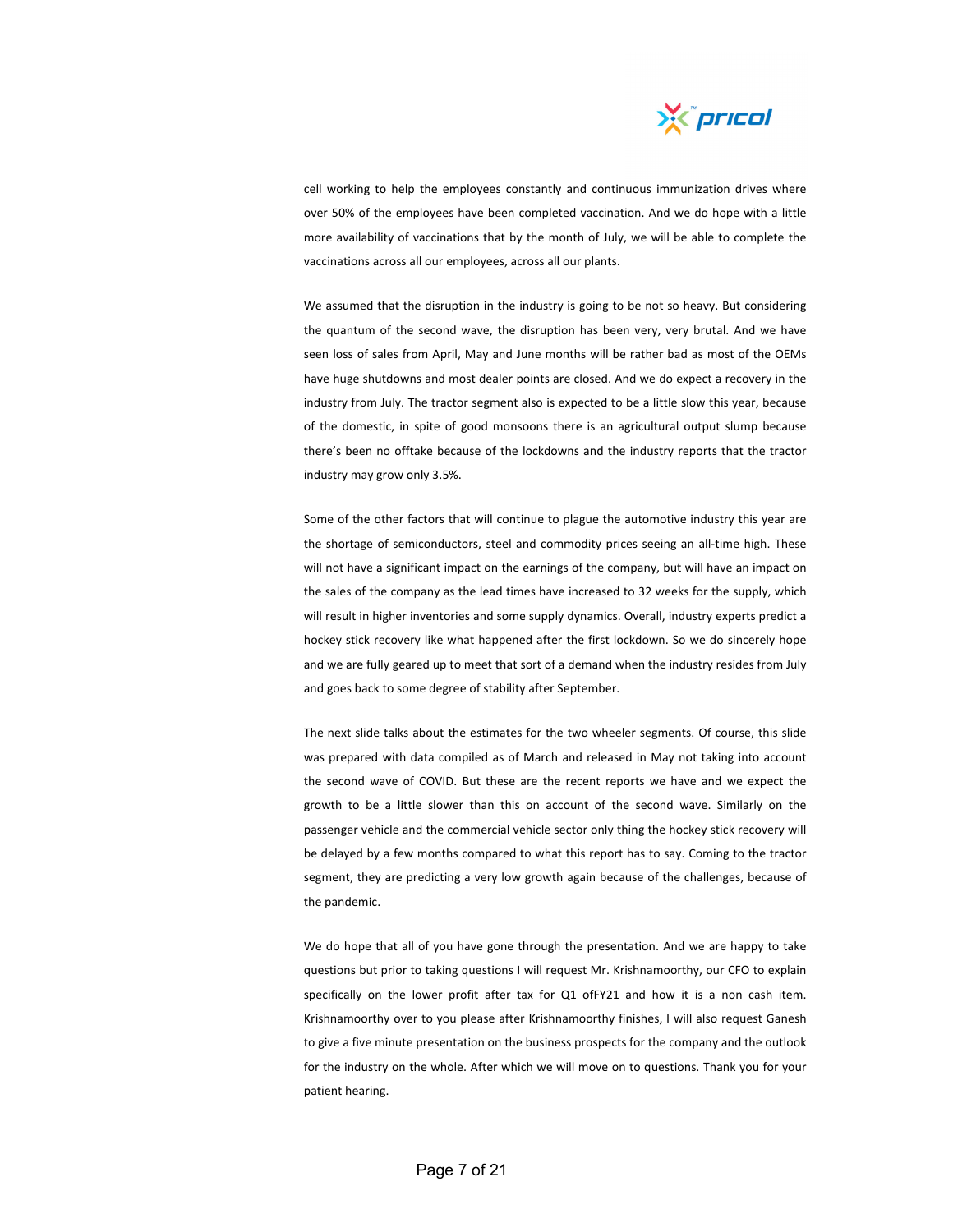

**Krishnamoorthy P:** Thank you Mr. Vikram. This is Krishnamoorthy, as our MD Mr. Vikram mentioned, the profit after tax for the year is substantially low and if I talk in terms of numbers for a profit before tax of Rs 46 crores, we have made a provision of close to Rs 32 crores in terms of tax, this is substantially high and the obvious reason is for taxable profit is much more than what the book profit which you have disclosed in our financials. There are two major reasons for that, one is our IT depreciation is much lower than the booked depreciation because our IT depreciation follows the gross block concept as per income tax rules and the written down value method. This is close to Rs 33 crores of impact because of this, the second reason is one of disallowance which you have consciously taken, with respect to certain expenditures for our overseas subsidiaries, on a consolidated basis we thought it may be a point of contention with the income tax authorities and therefore, we have taken it as a nontaxable item and the provided for tax in this.

> As a result of this our taxable profit has gone up to close to Rs 96 crores for which we had to make a provision for tax but, looking at these two major impacts the depreciation is temporary impact timing difference, because as we go along and we start making investments, our tax depreciation will also go up and it may not continue in the future years. And the other one is a conscious decision which we have taken so that we do not get the impact with a retrospective effect in the future. But we propose to take a professional view on this, before we file the return and take a conscious call as to whether we can claim it as a taxable expenditure also, but looking at the total provision of proposed to Rs 33 crore which you have made in the books, none of this will be cash outflow item, because the entire value will get adjusted against MAT credit which we are already carrying in our books based on the book profits we made in the past years for which we have already paid the tax. So, although we made a provision of Rs 33 crores in the books for the tax, there are cash outflow on account of tax for the current year will be nil. And you will see the impact in our cash profits and cash generation also which continues to be healthy, which you will see as part of the presentations made by Mr. Vikram. I hope I made the point clear, now over to Mr. Ganesh, to make his presentation.

**PM Ganesh:** Good evening to all and our Managing Director has already explained in detail about the business scenario and the new business wins. I will only touch upon certain key areas in the presentation which will be of interest. Pricol has been working on the Connected Vehicle solutions since the last three years. In fact, the first the Connected Vehicle solution was launched by Pricol for TVS Moto in the year 2018 for the Ntorq model, there upon Pricol has been working with a number of Connected Vehicle solution across various segments, and what you see is the Suzuki in one of the slides, where we have just launched the Connected Vehicle solution with Suzuki for their entire scooter models. These instrument clusters are BS6 and also easy ready it means that we are future ready. And also you can see on the right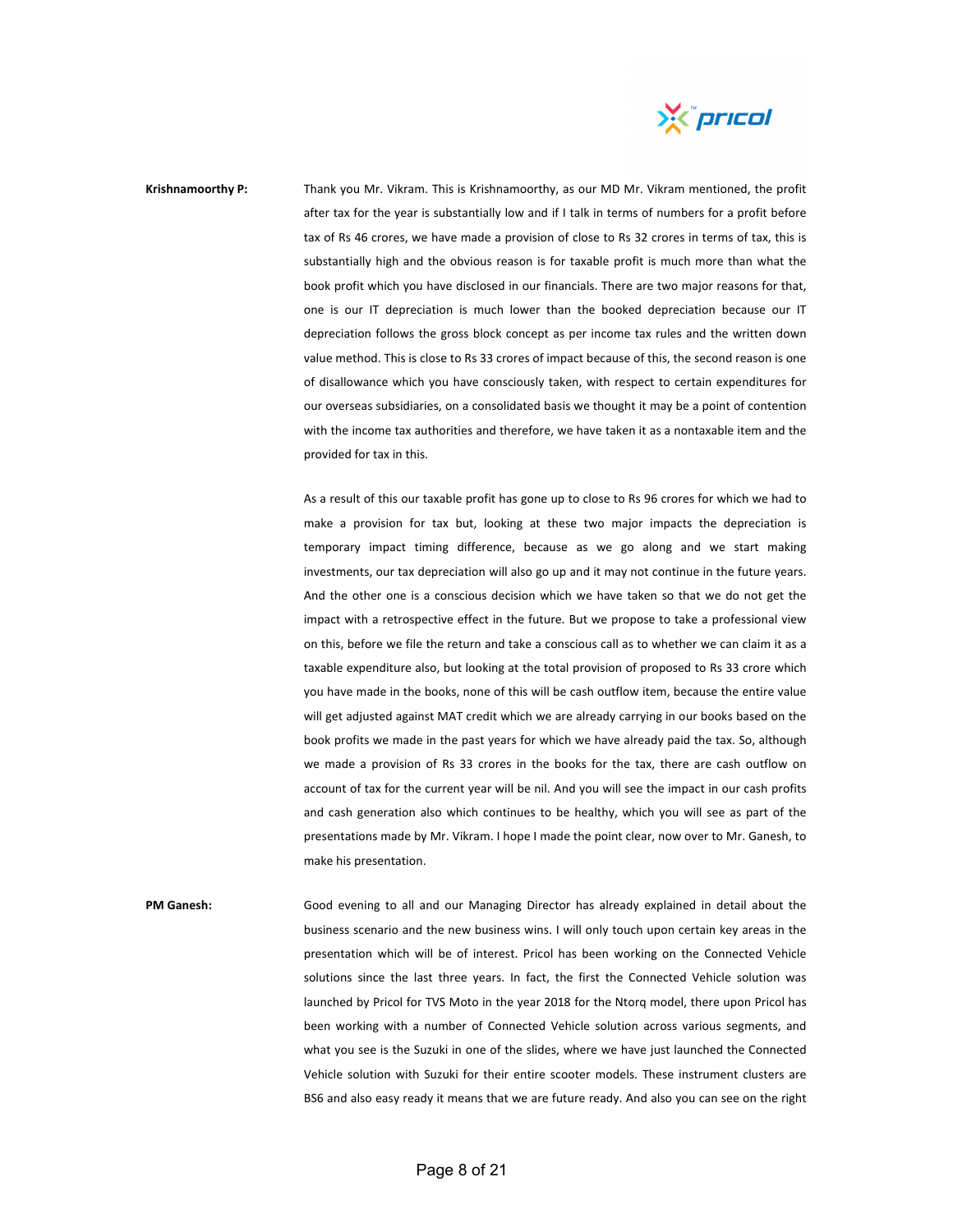

hand side where we have launched the next generation of instrument cluster which is the TFT cluster, which is going to be the future technology on the instrument cluster or driver installation systems where we have launched two TFT clusters for TVS. One is for their first ever electric scooter which was launched during last year at Bengaluru, which has Pricol TFT cluster you can bring number of dynamic displays, which has one not yet acclaimed during last year. And also on the left bottom you could see the Apache RR310 a racing motorcycle of TVS, which have been built on the TVS BMW platform launched with the next generation TFT clusters.

I would also like to highlight on the export wins, where we have made some significant inroads into some of the export customer likes the PSA. There we have launched our first instrument cluster which is E for the EV vehicle application, which we have started to export to PSA Morocco as we speak we have become a global supplier to PSA for both the driver information system instruments and also for the oil and water pumps.

Again, JCB where we have shown the next generation TFT clusters, which we have started exporting to JCB to their headquarters in UK. We are a global supplier again to JCB for the next generation instrument clusters. I will also briefly touch upon Caterpillar. Caterpillar as you may know, is the largest in the world for making off road vehicles and construction equipment. We have won a major business with Caterpillar for the heavy duty water pumps like our Managing Director explained, these are very uniquely manufactured water pumps and they are weighing more than 80 kilograms. There are a number of oil and water pump programs that we are working with Caterpillar.

The Harley Davidson again is a global business that we have won and we have started manufacturing the oil and water pumps for Harley global from our facility in Indonesia. This facility would cater to the RCL manufacturing center of Harley and also to the U.S. You can also see that some of the leisure motorcycles like Ducati and BMW we have made major inroads in the oil pump and water pump that is why our Managing Director was explaining that the percentage of the pumps and mechanical products would grow when compared to the instrument cluster as a percentage.

I will last touch upon the PSA business, a breakthrough business which we have won into the passenger car after we have become a global supplier to Renault Nissan during the year 2016. This is a very major breakthrough for Pricol to manufacture both the existing technology and also the next generation technology, which is the variable displacement pump which would be produced in India by TFA and majority of the engines would be exported back to local countries. So our variable displacement pump would be used for the global market by PSA.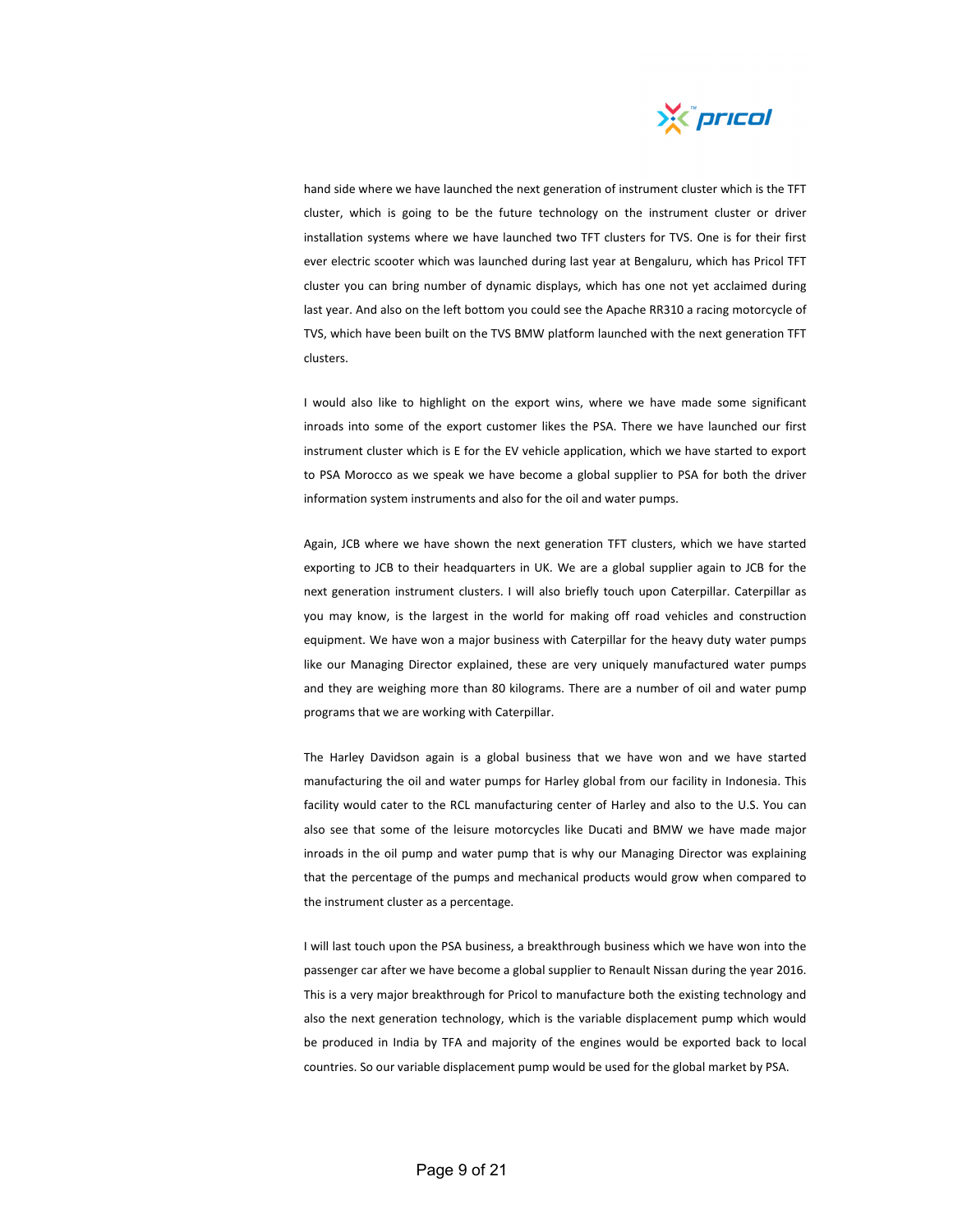

About the sector review, our Managing Director has already explained about the headwinds that are expected to be there. We have started seeing that the sales have been disrupted starting from April because of closure of number of OEMs and also the dealer point also have been closed. So we expect muted sale to continue to happen in June also, so we have to wait and see how the recovery is going to happen from July onwards. Thank you once again.

Moderator: Thank you very much. We will now begin the question-and-answer session. First question is from the line of Rajkumar V, an Individual Investor. Please go ahead.

- **Rajkumar V:** So two questions, one of the slides where you have mentioned about the Telematics solutions, I just want to know what is the contribution that you're getting from Telematics and given that there are a lot of software companies also into this domain. I want to know what niche Pricol has from this segment?
- **Vikram Mohan:** Mr. Rajkumar, Telematics is a growing business and at this point of time, the slice of the pie is quite small. So, we are the lead player in this industry. We primarily play on the hardware side, having said that we have also have about 72 software engineers in the company as we speak and growing a number that would see +100 people mark before the end of this financial year. Having said that, we also intend buying a strategic stake in an automotive software company not just for the Telematics solutions, but also for the instrument clusters or the driver information systems, which is increasingly being software driven. In fact, many of the clusters that were shown in the presentation are all driven by software. We are primarily a hardware company with software capabilities. So that way we are able to offer an integrated solution and we believe the Telematics and the instrument cluster is going to become an integrated device going forward as an asset management tool.
- **Moderator:** Thank you. The next question is from the line of Shashank Kanodia from ICICI Securities. Please go ahead.
- **Shashank Kanodia:** Sir initial the initial remarks regarding winning a substantial share of business from Tata Motors from competition. So, could you please elaborate a little bit more on it as in why did competition really exit Tata Motors and what were the USPs that we could offer to Tata Motors?
- **Vikram Mohan:** Okay, I will have to dial back in history a little bit. Many years ago, we had joint ventures with Denso and joint ventures with Johnson Control, primarily to cater to the four wheeler and in the instrument cluster space. When Johnson Control got sold to Visteon, we were forced to exit that joint venture and when we exited that joint venture, we had a five year noncompete clause. Similarly, when we joint venture with Denso, we had a five year noncompete clause. At the end of the five year clause, we made a comeback with frugal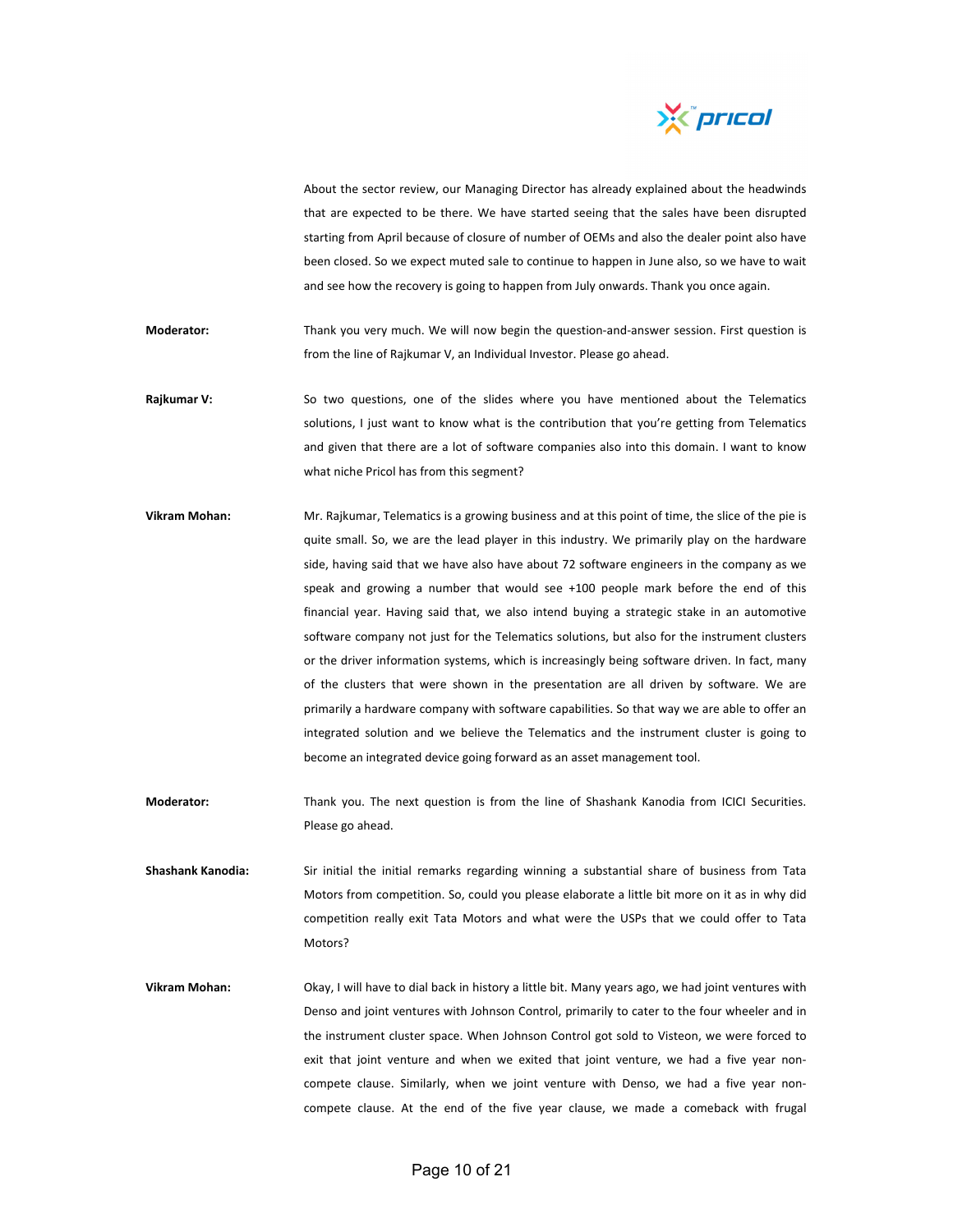

engineering again, it is our investment in engineering and technology that helped us be cost competitive and after the non-compete clause was over, we made a comeback in Tata Motors and now PSA and we are hoping to add a few more customers. I hope that answers your question Mr. Kanodia.

**Moderator:** Thank you so much. The next question is from the line of Vipul Shah from Sumangal Investment. Please go ahead.

- **Vipul Shah:** I just want to know the margins for the two wheeler business and margins for four wheeler business are they different, logically margins in the four wheeler business should be higher. And as you have commented that, that part of business will grow over next two, three years. So, your comments please.
- **Vikram Mohan:** Yes, the two wheeler business in mechanical clusters, and the electronic cluster and the electronic entry level clusters have got commoditized and have single digit margins, followed by increased margins. The next level of margins are contributed by the TFT and the next gen clusters, followed by the four wheeler clusters which are not yet commoditized and software rich and the commercial vehicle clusters which have higher margins, and followed by the highest margins given by our exports business where we are having cost, economies of scale and businesses that are going to grow especially the businesses like Caterpillar, Ducati, et cetera which Ganesh was pointing out in his presentation and also in my presentation.

**Vipul Shah:** So what should be percentage wise?

- **Vikram Mohan: (Inaudible)**because it's customer wise basis volumes, which plant it is manufactured under certain plants are lower cost for the company, the newer plants where there's more automation, some of the older plants, especially the plants in Coimbatore which have historical cost of, higher cost of labor, et cetera and older plants contribute to lower margin. So then I'll have to go into segment wise, plant wise, customer wise profitability which is of course something at an executive level we do analyze, but overall as a company this is starting from a 6% to 7% margin for electronic clusters is going up to as high as 22% for the export pumps.
- **Moderator:** Thank you. The next question is from the line of Ramnath, an Individual Investor. Please go ahead.
- Ramnath: Now my question is regarding this other operating revenue, we have been consistently showing some other operating revenue to the tune of approximately around Rs 54 crores. Can you please elaborate on that sir?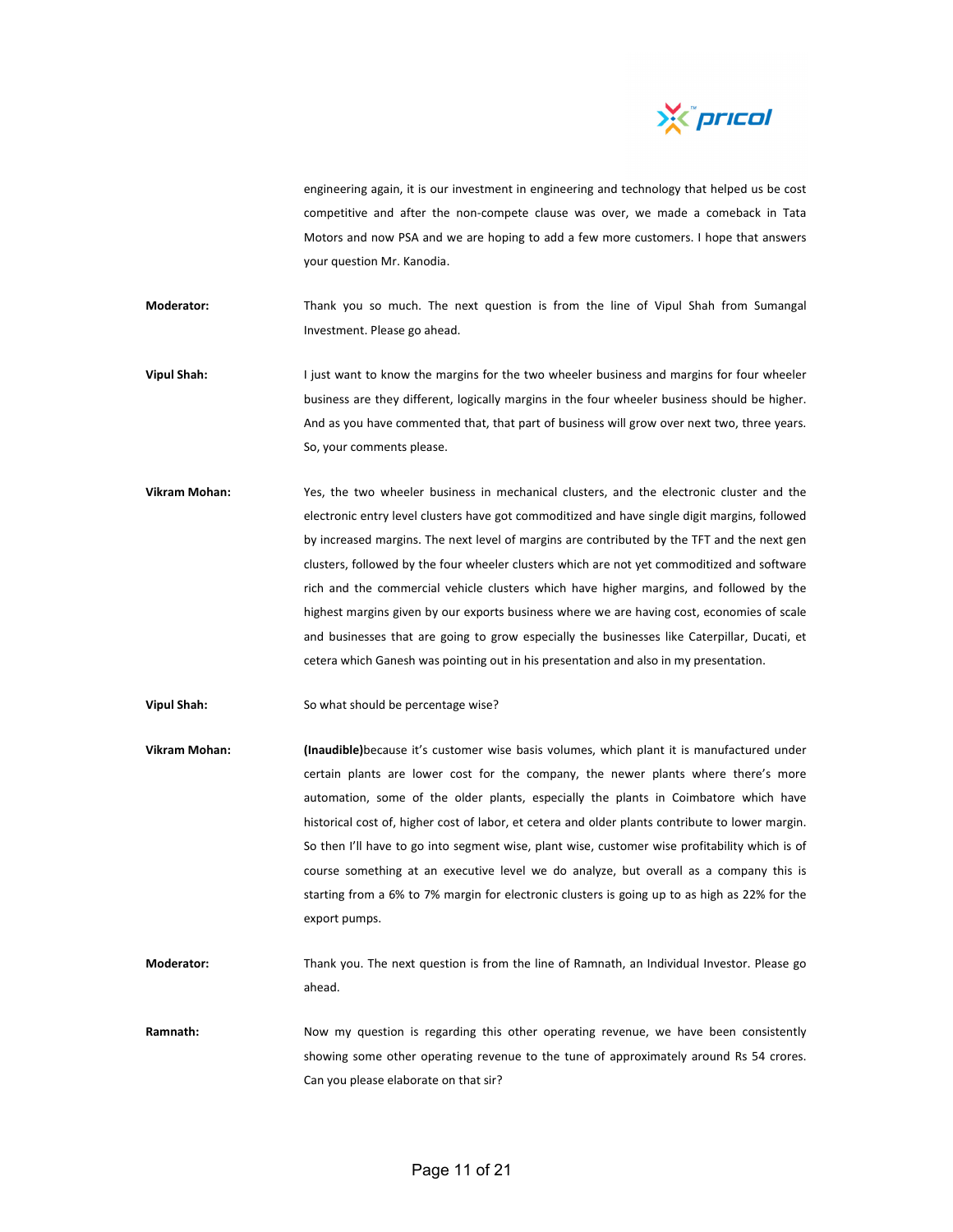

- **Vikram Mohan:** Thank you very much for the kind words Mr. Ramnath and we do hope that, we will continue to outperform the market. The other operating revenues primarily from the sales so far, fuel from our fuel station located in Coimbatore, which is one of the highest selling fuel stations in the Coimbatore district. And that is classified for the auditor's and other operating revenue, which was about 60 crores in the year at FY20 and about 52.76 crores in FY21. And the other small amounts of export incentives that we get, but the bulk of it is from the fuel sales of the fuel station.
- **Moderator:** Thank you. The next question is from the line of Mukesh Sheth, an Individual Investor. Please go ahead.
- **Mukesh Sheth:** I just wanted to understand in this second wave that has hit us in terms of COVID. What is the number of production days that we have lost, and how long or what has the impact been in terms of production days?
- **Vikram Mohan:** As of now it's hovering at around nearly 45%, but seeing the situation in Coimbatore, which is one of the worst affected in the country, as we stand today, and the situation has yet to peak. We expect June also, Southern plants to get disrupted badly. But our Northern plants and Western plants are recovering. But we have plans for a similar situation like May where the Northern and Western plants were affected and Southern plants lesser affected, but at the very least in the months of May and June 50% would be realistic estimate. This is not just because of, its three reasons again, I'd like to elaborate here. One is shutdown of OEMs, thereby resulting in sudden change in demand. Second is shutdown of our own plants, because of employees contracting COVID. And third is shutdown of our key suppliers, either because of COVID, or because of lock downs. So all are interconnected, but I believe that a reasonable estimate would be, we would be losing not less than 50% in May and June.
- **Moderator:** Thank you. The next question is from the line of Nilesh Shah from Envision Capital. Please go ahead.
- **Nilesh Shah:** I just want to basically understand that, the year gone by you said you were operationally for only 9.5 months and it's quite possible that FY22 could end up being a similar year in terms of the effective months of operation. Knowing the situation today, what's the outlook for FY22, do you think that we've had a great FY21, do you think FY22 would end up being kind of a similar year both in terms of our overall revenues and margins. And the second question, I want to understand also that, we now have a different margin trajectory versus our previous year.
- **Vikram Mohan:** Mr. Shah, can I just take your question one at a time, please. So, I will answer your first question. I wish I had clarity or my team had clarity. In fact, I've been constantly talking to my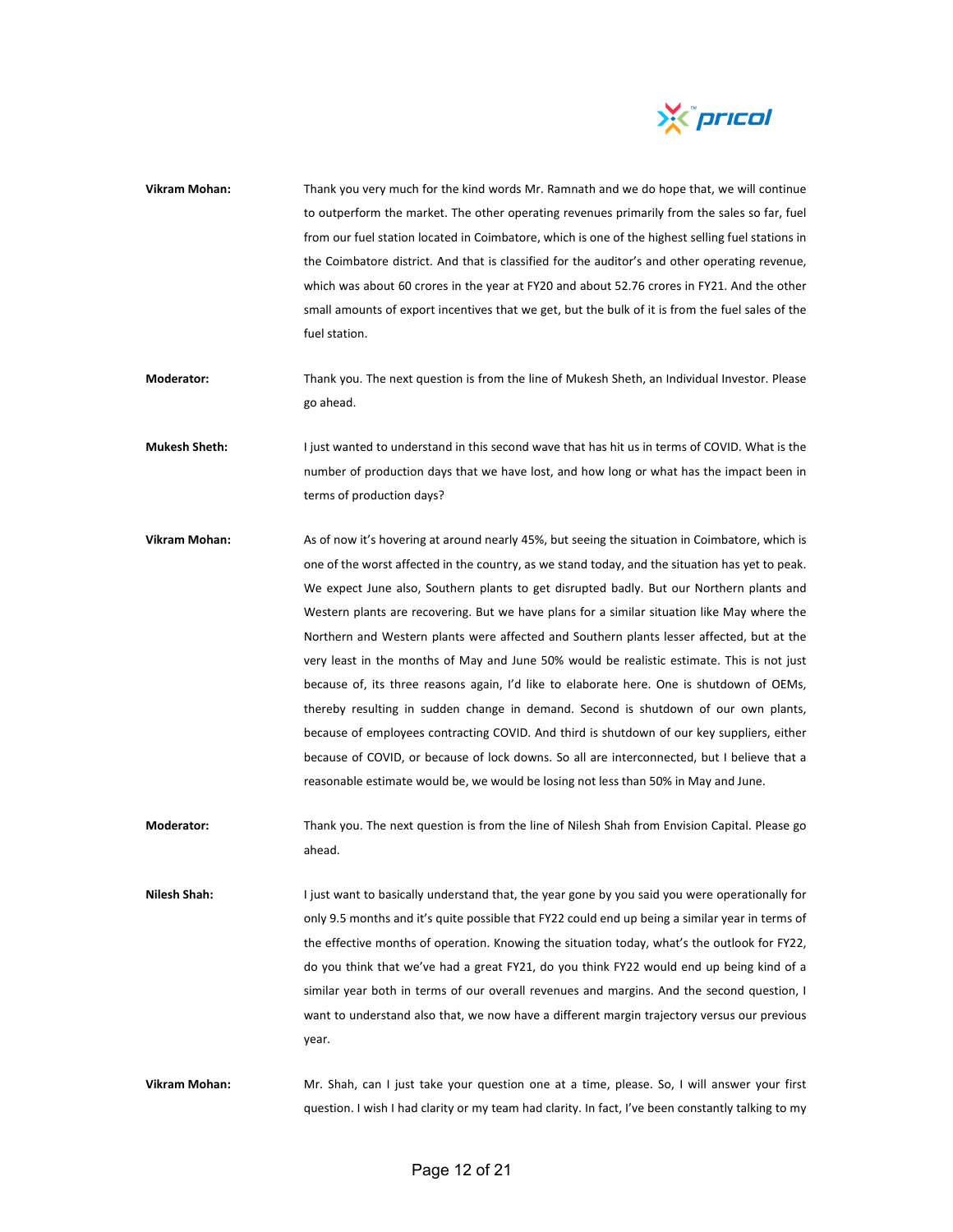

colleagues in the industry. And the situation is a little uncertain, both COVID and a new problem that we did not have last year or for the vast majority of last year, the shortage of ICs especially affecting companies like ourselves and BOSCH, Lumax, couple of companies that have a lot more electronic content compared to the metal forming companies. Now, the lead times for select ICs have gone up to 32 weeks, and we are unable to predict a 32 week supply and demand situation. The industry is hoping that by July, we would have a much better understanding of what the industry is going to hold out for the rest of the year. And hopefully, the third wave which is predicted in October will not be as disruptive as the second wave. In fact, if you ask me the second wave perhaps has been the most disruptive for industry even compared to the first wave. This is going to have to impacts, inventory and strain on working capital is going to be there because of the long lead time and stock forcing us to have stock of items and then suddenly losing sales because of change in demand #A and #B, the overall price impact of cargo and freight and the shortage of ICs resulting in premium prices. While we are able to recover about 85% of it from the customer on a goodwill basis, we are also absorbing some of it, this will definitely have an impact of on the margin by anywhere between 150 to 200 basis points with our estimate.

One advantage that we had last year is there were no salary increases to any of the employees, which normally is done in July of every year last year because of the lockdown, and we had a discussion with our employees, and we decided that we will not give any salary increases. But there has been a lot of professional disruptions for people also in the second wave of COVID. So to keep the employee morale up, especially when the company is growing at a fast scale, and we have also won a lot more new businesses which are getting productionized this year, we have gone ahead with the salary increases in the month of April, which will impact the employee cost if the sales base is slow.

Having said all of this, the delta new business that we have added will definitely see us doing a significantly higher number this year, compared to FY22 compared to FY21. Albiet it with anywhere up to 150 to 200 points or 1.5% to 2% EBITDA impact because of these disruptions and increased cost, which may not be recoverable. I'm saying may not be recoverable because a lot of the OEMs are also limping back and we have a lot more clarity only in the month of July.

**Moderator:** Thank you. The next question is from the line of Rajkumar, an Individual Investor. Please go ahead.

**Rajkumar:** This question is for the CFO, sir you the explanation of tax increase; you were talking about some income tax depreciation, book depreciation and all that. So, I thought all those should get also the deferred tax. So, you should really kind of relook and give a better explanation offline I can send you an email that would be really helpful sir, because this charge is too high.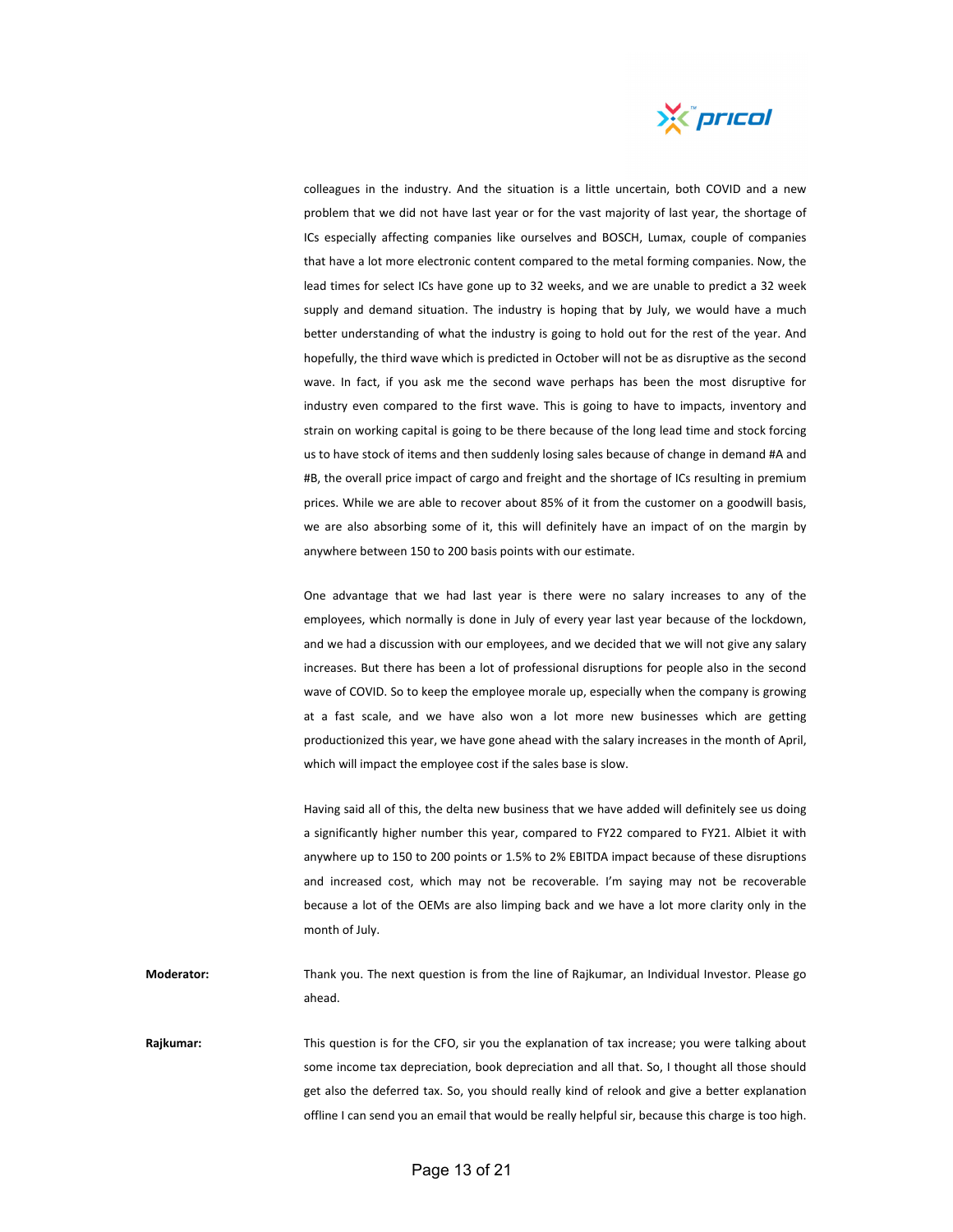

And it cannot be due to changes in your book depreciation and IT depreciation it will be primarily on account of some expenses which you are taking, taking a call that it may not be allow the reduction from a tax standpoint?

**Vikram Mohan:** Can I request our CFO – Mr. Krishnamoorthy to respond to this please.

**Krishnamoorthy P:** Yes, Mr. Rajkumar the deferred tax adjustment after considering the deferred tax adjustment only there is an actual tax of tax position which is higher by this amount. And as you said there are two reasons one is tax and the other one is a specific disallowance which you have taken on a consolidated basis. Both these things account for this difference and this is on the current tax provision after adjusting the debit tax adjustment. So, as you and I can get into an offline discussion and I can explain it more in detail if you want explanation.

**Rajkumar:** Okay, sir I will do that. I don't want to waste all of our time. Thank you sir.

- **Vikram Mohan:** Thank you Mr. Rajkumar. You can send an email to our company secretary who will forward it to our CFO and he will directly take it up with you.
- **Moderator:** Thank you. The next question is from the line of Shashank Kanodia from ICICI Securities. Please go ahead.
- **Shashank Kanodia:** Yes, sir could you please help us understand what is the gross debt on books as of March ending FY21 and what will be the trajectory going forward over the next two to three years?
- **Vikram Mohan:** We are hoping to be neutralize our debt provided without these lockdowns and other things we were hoping, by FY23 but with the way things are standing and the lockdown, I'm not able to clearly predict because, we don't know when this wave is going to lift and is there going to be a third wave and disruptions because there are even questions saying that, if things were normal and we know that business is going to be the way it is with normal growth rates we can project. But the gross debt on the books as it stands today forms part of the presentation but I will also request to Mr. Krishnamoorthy to give out the figures Krishnamoorthy over to you.

**Krishnamoorthy P:** The gross debt right?

**Shashank Kanodia:** Yes.

**Krishnamoorthy P:** Yes, so the gross debt is something around Rs 235 crore at the end of 31st March and we have started bringing it down and it is already down to Rs 230 crores. As of now, as we go along our prime focus is to generate enough cash and repay as much as possible first targeting the high cost debts and then the rest of the loans but our working capital borings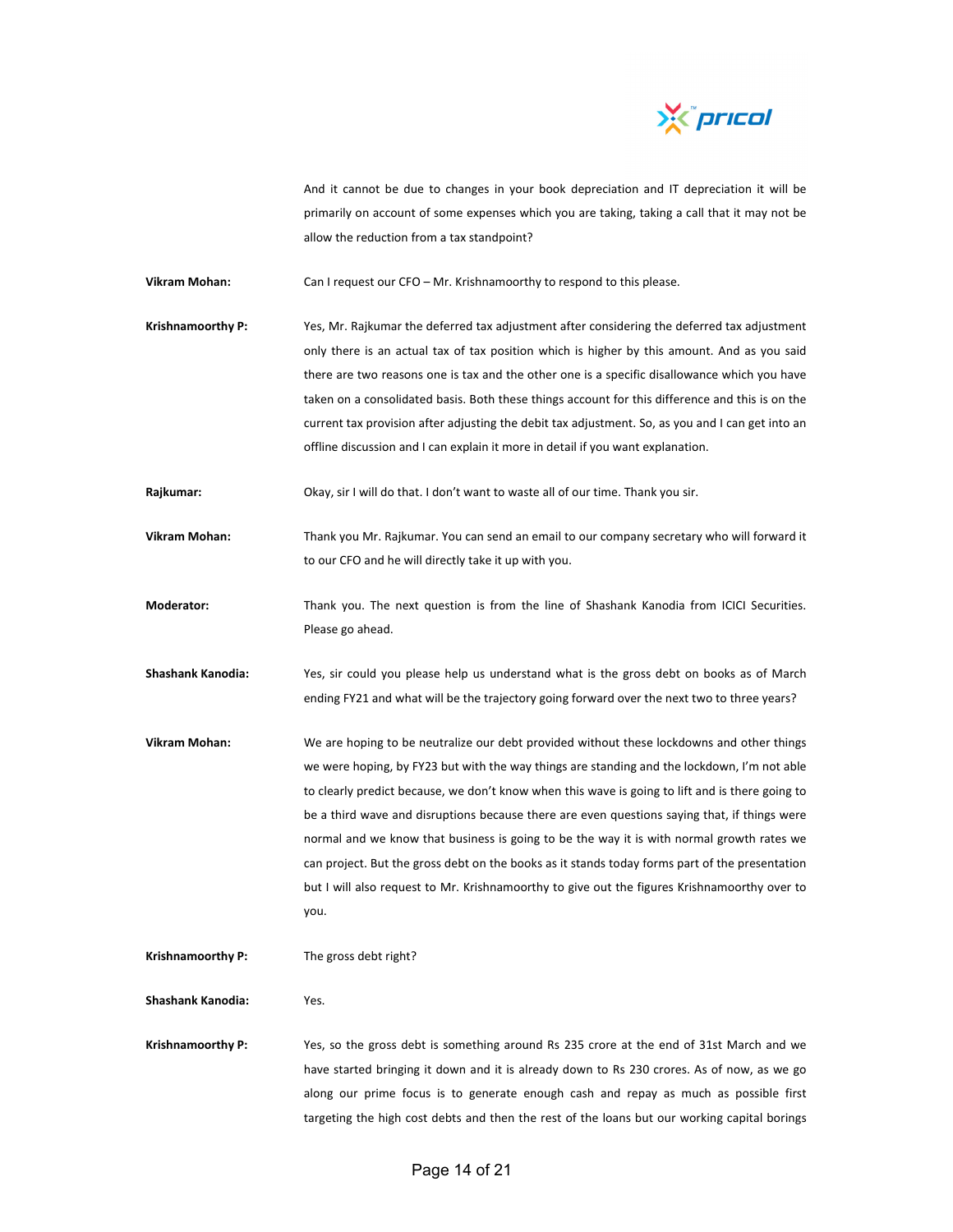

will still continue currently we are at the working capital asset the end of March we have brought it down almost to zero. But as the acceleration requirements go up during the current year, partly caused because of the pandemic, we might slightly go up on that. So, working capital borrowing has already been brought down on the long-term borrowings in a phased manner will be brought down in the current year, our prime focus is to use our cash generating to repay the debts in the current year.

- **Shashank Kanodia:** No, in the base case we should be having around Rs 150 crores of gross debt over the next FY22, 23 is this the minimum assumption that we can work with?
- **Vikram Mohan:** That would be very comfortable, that would be extremely comfortable our internal targets are higher.
- **Shashank Kanodia:** Because sir in one of the meeting interactions you have.
- **Vikram Mohan:** And also I would like to state that our CAPEX is going to be pretty light in this financial year. So, the cash generation will go down to paring down debt.
- **Shashank Kanodia:** And sir one last thing, are we present in Ola Electric or any thought process thing you already have EV enabled to clusters?
- **Vikram Mohan:** We are in talks and developing products for almost all the top five EV players in the country. Non‐conventional OEM EV players in the country.
- **Shashank Kanodia:** But sir, any breakthrough with Ola because these guys are really talking in terms of?
- **Vikram Mohan:** I will take that question, no breakthrough as yet because their first clusters are not coming out of any conventional manufacturer, but we are in discussion and there programs are also delayed and given to understand I may be wrong. Thank you.
- **Moderator:** Thank you. The next question is from the line of Manish Shrivastava from Amara Management. Please go ahead.
- **Manish Shrivastava:** Just wanted to understand, asset write off in the last quarter let say quite a bulky item I can see in the cash flow statement almost Rs 10.5 crore of asset write off, was that even for the steady number, and this Rs 10.5 crore does not add up on the taxable profit, like the gap between the taxable profit that you suggested of Rs 96 crores versus the Rs 48.5 crore of PBT in the book account. That's a Rs 48 crore is a very large gap to explain from the book and tax depreciation and this asset write‐off the subsidiary. So can you explain that thanks.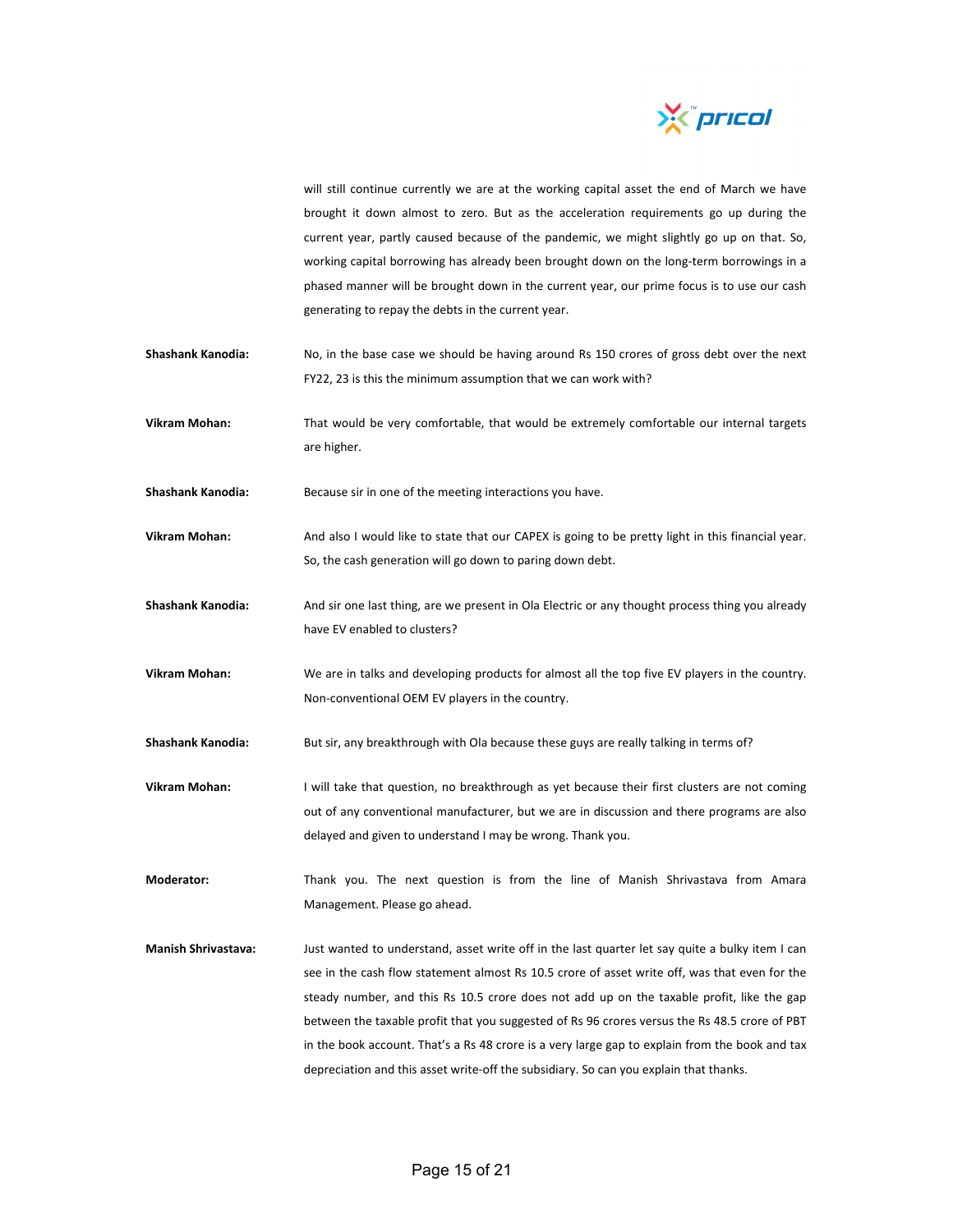

## **Vikram Mohan:** We will answer that question in two parts. Mr. Srivastava the first part of the asset write off I will take and the second part, I would request our CFO to answer the question. On the asset write off we had got into multiple new programs a few years ago, and one of them was the oxygen sensor, which didn't go through, we were not successful. So we took a call to stop that program and all the assets and the lines and the tools that were developed for that program. And we have terminated the arrangement with Kardia technologies, the technology house that we were collaborating with for this program. So all the lines and tools and other assets, which were utilized towards this program contributes to almost 85% of this write off and the other things are routine small write offs of certain tools, et cetera. So it is because we took a strategic decision, any company we invested multiple verticals hoping for success. For example, the SEM worked very well for us and has given us Rs 200, 300 crores of sales or the variable flow pump, the oxygen sensor was one that didn't yield us the results and we took a call at a board level and at an operative level to bring that program to a stop and cut our losses on that. So that forms bulk of the write off of that 10 point odd crores. The second half of the question, I would request Mr.Krishnamoorthy our CFO to answer.

- **Krishnamoorthy P:** Yes, I will take this Mr. Vikram. Looking at the book profit versus taxable profit, the amount that add up to in these Rs 33 crores of difference between the IT depreciation and the book depreciation. And second one is the Rs 14 crores of write up of assets as you know, only the sale value is getting depreciated from the block of assets' value but not the entire value that has been provided for the asset write off, tax reduction that's amounts to another 14 crore. And the third one is the as we told our conscious decision of the interest which is taken for our overseas investments, which we have a doubt whether it will be allowable in terms of a tax deduction. And therefore, we have taken a contributing call and this amounts to Rs 26 crores. So all these things put together take our taxable profit from the book profit of Rs 14 crore goes up to a taxable profit of Rs 120 crores. And after adjusting for the deferred tax, and also the gross profit depreciation the net current tax comes to around Rs 33 crores. The deferred tax adjustment which has been done is to the extent of Rs 6 crore, that is the current tax and it happened netting up this deferred tax impact.
- **Manish Shrivastava:** Thanks a lot. So, these are one time? **Krishnamoorthy P:** Yes, all these things are one time except that IT depreciation difference, which may go off in

**Moderator:** Thank you. The next question is from the line of Sunil Jain from Nirmal Bang Securities. Please go ahead.

over a period of time as we start increasing our investments.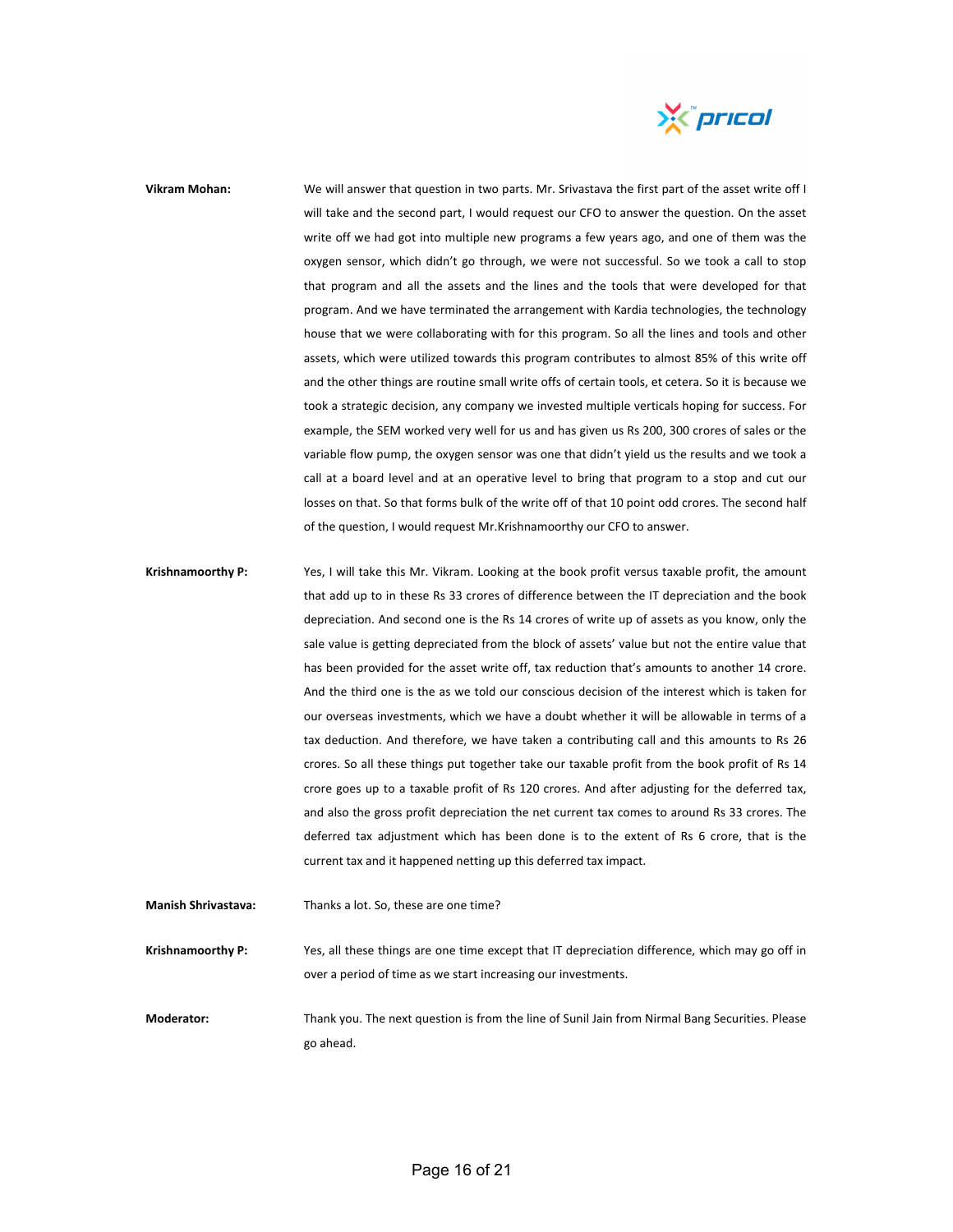

- **Sunil Jain:** Congratulations to the management for outperforming the industry. My question relate to that only, suppose say in the next year industry grew by say x percentage, so at what rate higher we came grow as compared to industry?
- **Vikram Mohan:** Our conservative estimate is at least a delta 10%.

**Sunil Jain:** Delta 10%, in the sense suppose industry grow by 10%, we can grow by 20%?

**Vikram Mohan:** Yes, the new business that we have added and the export businesses that we have added.

**Moderator:** Thank you. The next question is from the line of Ramesh Shah from Envision Capital. Please go ahead.

- **Ramesh Shah:** So you mentioned about acquiring a software business to add to the capabilities. Just want to understand what could be the size of that acquisition, what are the kind of capabilities that we are looking for and what could be the potential outlay for that?
- **Vikram Mohan:** Not more than Rs 10 crores Mr. Shah because we are looking at a strategic stake not an outright acquisition. We are looking at acquiring a strategic stake and not a majority stake. In a boutique software firm we are evaluating a few right now. It's gone a little slow because of the current situation and this could potentially happen only towards the fag end of this financial year. This is only to strengthen our technology abilities to serve our customers better as our products, especially on the DIs and Telematics are becoming more software rich. So this is not to add turnover directly to the company or anything. This is only to booster our own in‐house technology capabilities, and it will be a strategic and not a controlling stake. That's what we envisaging at this point in time.
- **Moderator:** Thank you. The next question is from the line of Vipul Shah from Sumangal Investment. Please go ahead.

**Vipul Shah:** Where do you see this contribution of this new initiatives like Caterpillar reaching as a percentage of turnover over next two, three years?

**Vikram Mohan:** It's not just Caterpillar are you referring to new initiatives because we have launched a lot of products like the SPM where we are increasing which has gone from almost 0 to 200 today, which will go again by another 200 to 50 crores including the exports business, et cetera. Over the next two years. Ganesh pardon, correct me if I'm wrong about SPM business and export business we have added delta about Rs 200 crores today will grow to about Rs 400 to Rs 450 crores over the next two years. Correct me if I'm wrong?

**PM Ganesh:** That's right.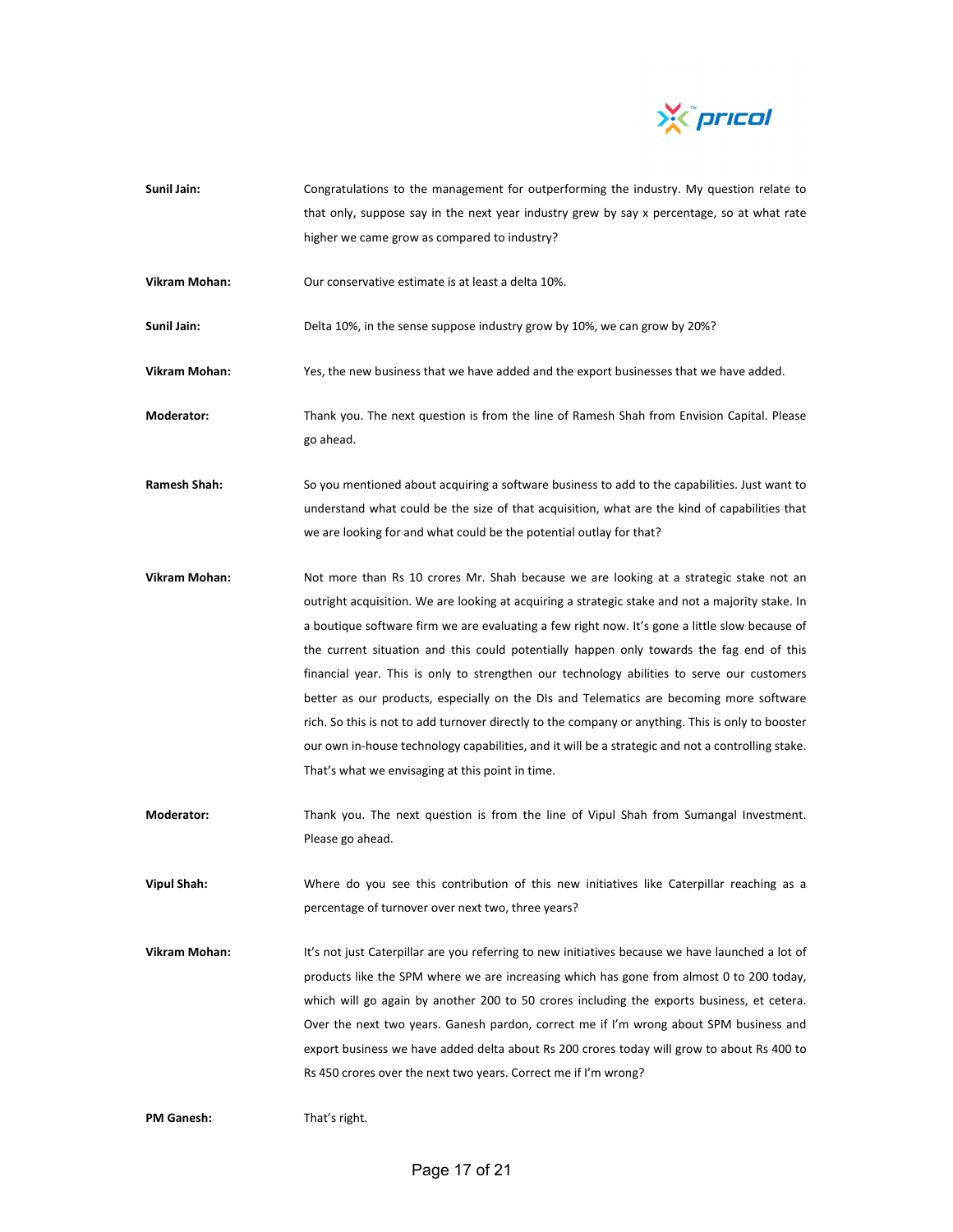

- **Moderator:** Thank you. The next question is from the line of Jaimin Desai from ICICI Direct. Please go ahead.
- **Jaimin Desai:** You've already spoken about some of the headwinds for margins going forward like the chip shortage or the production losses. So my question is, how do we think about some of the more supportive factors that may be increased localization or better product mix going forward, and will we be able to maintain at least a current level of margins over the next couple of years?
- **Vikram Mohan:** As I mentioned, we are confident of these levels of margins, but not for this year, because of the chip shortage and the uncertainties and increase in packing cost, freight cost, many input cost, we are recovering a significant amount, but some of it is also not getting recovered based on customer relationships. So there will be a hardening of margins or reduction in margins that I'm expecting for FY22 by anywhere between 150 to 200 basis points between 1.5% to 2% EBITDA.
- **Moderator:** Thank you. The next question is from the line of Sunil Jain from Nirmal Bang Securities. Please go ahead.
- **Sunil Jain:** My question relate to semiconductors. So you said that the supply can come back to some extent from September of this year?
- **Vikram Mohan:** Yes, that's what industry experts are predicting that there will be some degree of normalcy coming back by September I'm not saying full normalcy, some degree of normalcy lead time is going from 32 weeks back to reasonable timeframes, which is why there is going to be continue to be an impact on that front, I personally think in our operating things, it's going to be the end of this financial show before complete normalcy comes back.
- **Sunil Jain:** Okay. Then second half would be a bit normal as against first half?
- **Vikram Mohan:** Provided there is no third wave which the whole country is now talking about connective lockdowns and we are estimating that the chip shortages and the resultant cost impacts will continue. Maybe not until September, but even until March, I'm being a little more pessimistic outlook there, frankly.
- **Sunil Jain:** Okay. And sir last question is, what could be the tax rate for the whole year next year?
- **Vikram Mohan:** I will request our CFO to take that question please.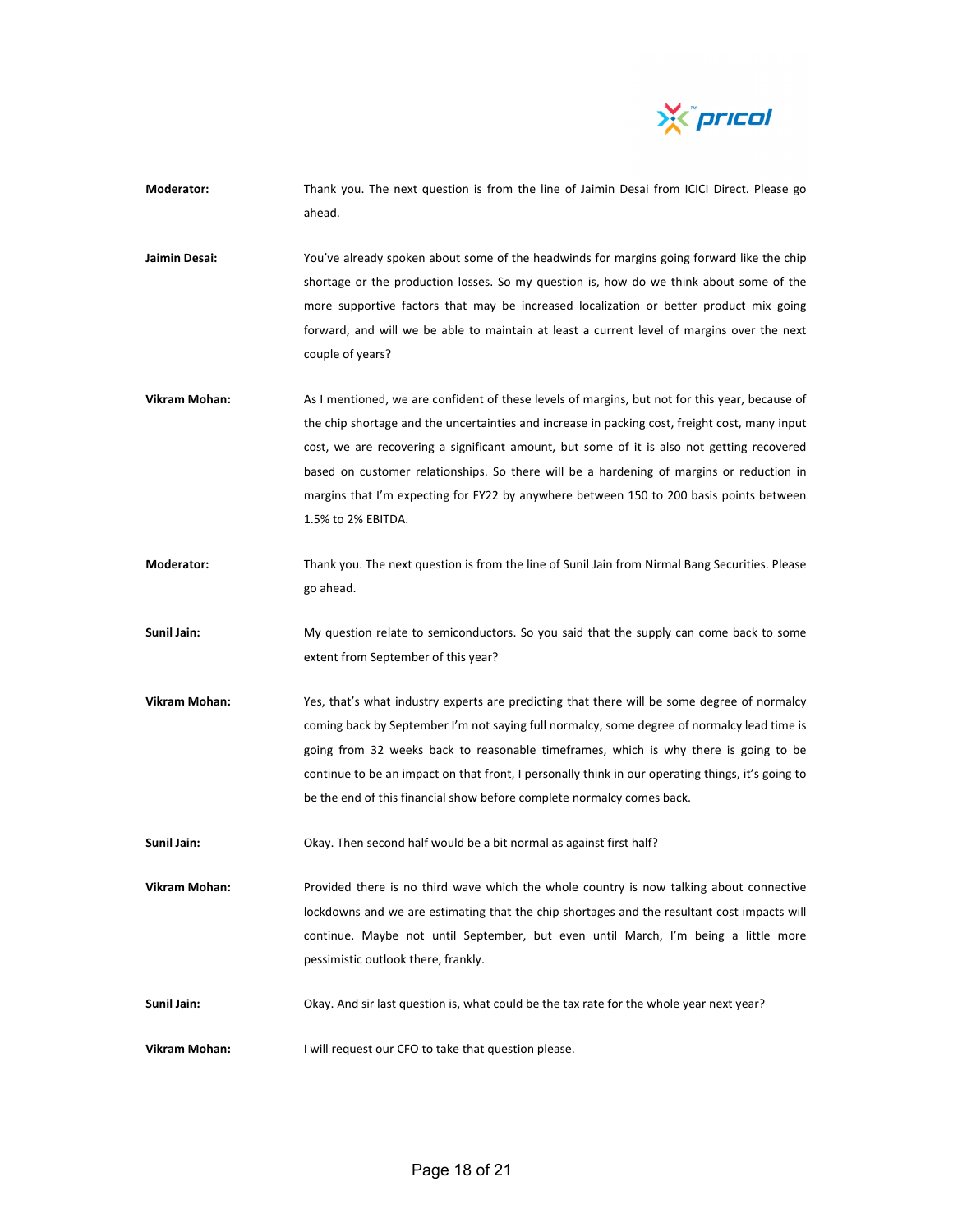

**Krishnamoorthy P:** We should go back to a normal percentage of around 36% to 37%, but for some timing differences because of the depreciation. So close to around 40%, 42% will be the tax rate, because the other differences are all one time and they are not going to repeat in future.

**Sunil Jain:** Tax rate of 40%, 42% seems a bit higher?

- **Krishnamoorthy P:** Yes, because I'm assuming that the difference between the book depreciation and tax depreciation will continue. So that will increase, but we are also evaluating our options to move to the lower tax bracket that evaluation is being done now. So depending on our profit generation in the future years we may decide to move to the lower tax bracket, but once that is done it may come down slightly a bit low, I am only talking about the current normal tax rate at this point of time.
- **Moderator:** Thank you. The next question is from the line of Ramnath, an Individual Investor. Please go ahead.
- **Ramnath:** This is regarding the assets, you have financial assets where you have made investments to the tune of Rs 59.47 crores. Can you please elaborate on that, what kind of investments go into it?

**Vikram Mohan:** I request our CFO to take that question.

- **Krishnamoorthy P:** Our investment in our subsidiary companies, mainly Pricol Lighting Systems where you have interested to the extent of Rs 14 crores this is the only, and also in our overseas subsidiary in Indonesia.
- **Moderator:** Thank you. The next question is from the line of Rajukumar V, an Individual Investor. Please go ahead.
- **Rajukumar V:** Sir you mentioned that there will be one point, Rs 153 crore basis points reduction in EBITDA for the upcoming year 21‐22. Just wanted to know, will we be able to from a value standpoint, will we be able to offset that by way of increase in topline given that your export market must be firing very well now. So just want to know, will you be able to mitigate the absolute reduction by way of increased exports?
- **Vikram Mohan:** Frankly, we are in an unknown territory right now, Mr. Rajukumar we never expected our Coimbatore plants to be shut down for so long or our Northern plants to be shut down for so long and we don't know what is going to be the effect, the prolonged effects of this COVID and how much more this impact is going to be there. The COVID impact does not linger, Yes the business is going to be higher as the EBITDA contribution should be from a rupee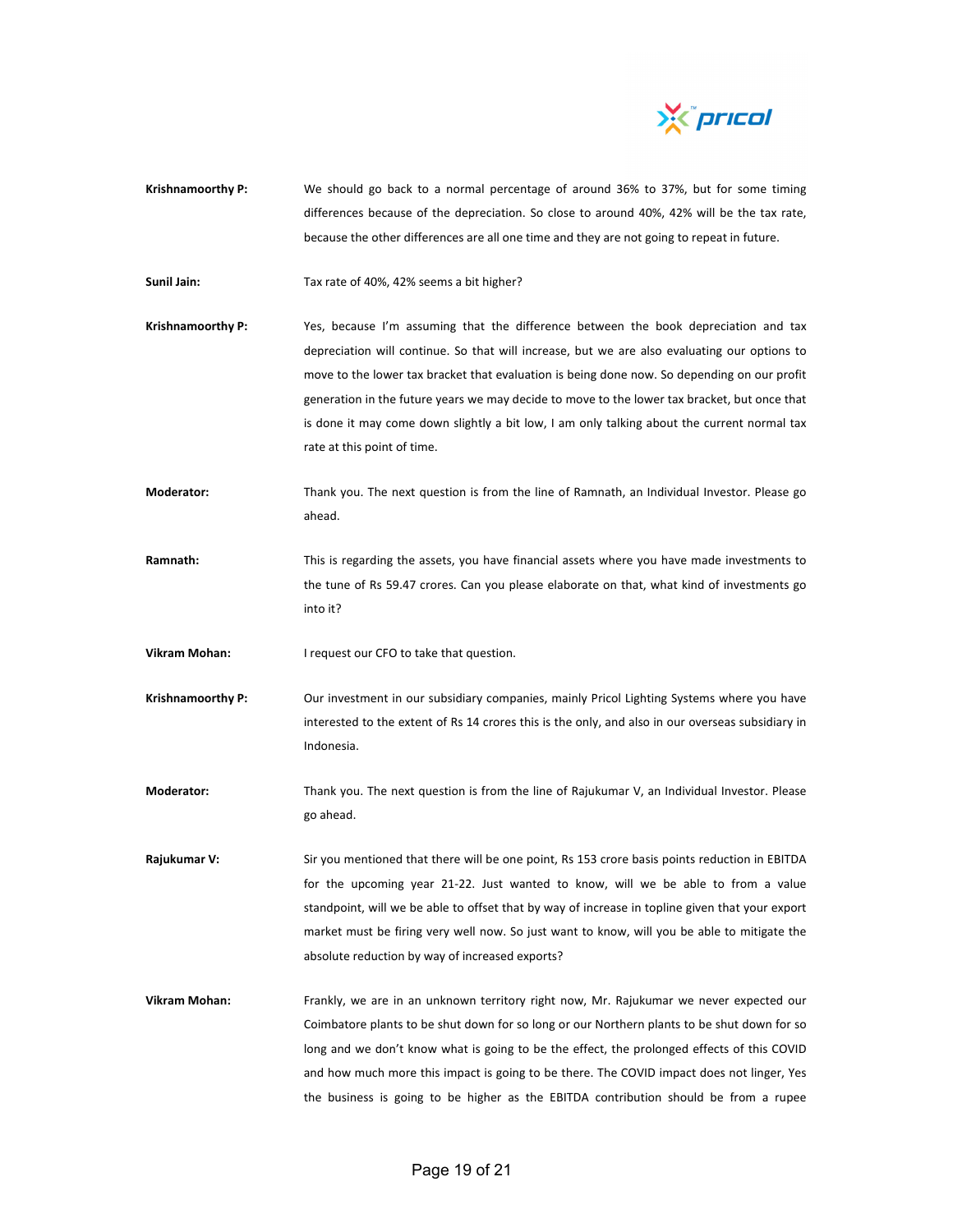

perspective higher. But this is subject to this wave of COVID being brought under control, which the way things are spreading. I have my serious doubts. It's not just us, a lot of our suppliers have got affected also. So even if we want to operate we are having supply chain disruptions and or customer disruptions, if we are willing to operate customers disrupted so it's a very, very dynamic situation. It's, quite an uncertain situation where we are unable to predict unfortunately.

- **Moderator:** Thank you. The next question is from the line of Manish Shrivastava from Amara Management. Please go ahead.
- **Manish Shrivastava:** Again, traveling on the tax issues itself, so the losses that we had booked in last two years significant losses, they won't give us a tax shield for future?
- **Krishnamoorthy P:** Those losses will be capital losses and it will be adjustable only against capital gains. So they can't adjust against business. So, all of them were complete capital losses only, there was no business loss there.
- **Vikram Mohan:** This was investment made in overseas subsidiaries, which was written off and our we had actually impaired our investments and taken it down, it is not a business loss that we incurred, it was a capital loss. And in fact, last year we had impaired investments.
- **Manish Shrivastava:** Okay, and in your cash flow statement. On discontinued business, you actually have a negative hit from discontinued business how arriving still like?
- **Vikram Mohan:** Sorry come again?
- **Manish Shrivastava:** About Rs 10 crores of negative hit in your cash flow from discontinued businesses, how is that happen?
- **Krishnamoorthy P:** We have partial operations coming in the last year and we completely closed and provided for those losses only in the year 2021.
- **Vikram Mohan:** We sold those businesses only in August 2020. So in this financial year there are the operating months of April, May June, July and August of those businesses, prior to sales.
- **Manish Shrivastava:** So, Rs 12 ‐ 13 crores of cash loss in your consolidated accounts on that?
- **Vikram Mohan:** Yes, for funding prior to the disinvestment for this financial year.
- **Moderator:** Thank you. The next question is from the line of Shashank Kanodia from ICICI Securities. Please go ahead.